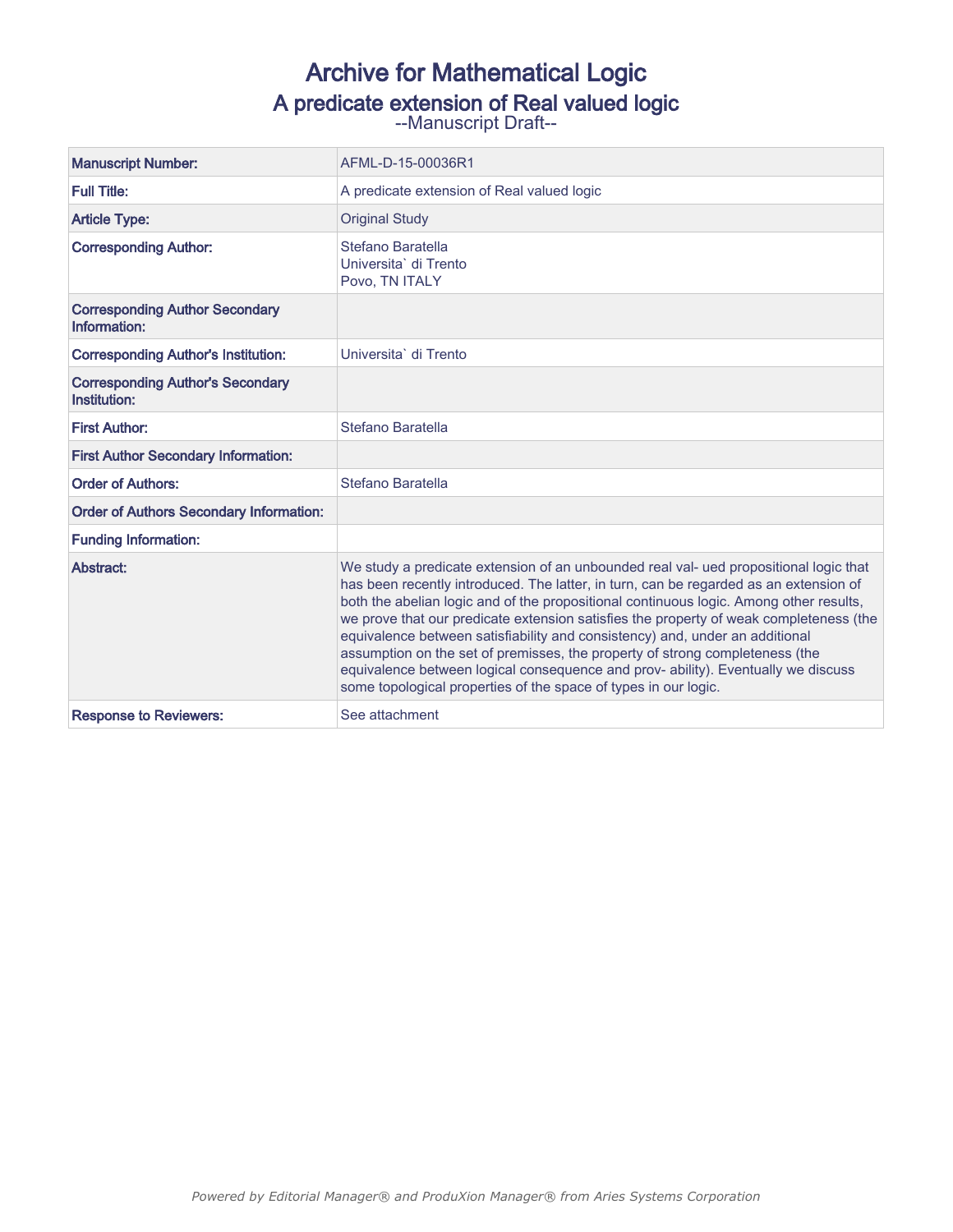## A PREDICATE EXTENSION OF REAL VALUED LOGIC

STEFANO BARATELLA

Abstract. We study a predicate extension of an unbounded real valued propositional logic that has been recently introduced. The latter, in turn, can be regarded as an extension of both the abelian logic and of the propositional continuous logic. Among other results, we prove that our predicate extension satisfies the property of weak completeness (the equivalence between satisfiability and consistency) and, under an additional assumption on the set of premisses, the property of strong completeness (the equivalence between logical consequence and provability). Eventually we discuss some topological properties of the space of types in our logic.

## 1. INTRODUCTION

In [2] the authors introduced a propositional real valued logic with positive and negative unbounded truth values (hereafter to be referred to as propositional  $\mathbb{R}$ -logic). Propositional  $\mathbb{R}$ -logic can be regarded as an extension of the propositional *abelian logic* of [10], in the sense that the latter is the logic of lattice ordered abelian groups and the former is the logic of lattice ordered real vector spaces, or Riesz spaces. More precisely, in [10] the authors provide a sound and strongly complete axiomatization of abelian logic with respect to the class of lattice-ordered abelian groups (equivalently: with respect to the the lattice-ordered group of the reals). In [2] the authors provide a sound and strongly complete axiomatization of propositional Rlogic with respect to the class of Riesz spaces (equivalently: with respect to the Riesz space of the reals), under the additional assumption that the set of premisses of a derivation is Archimedean. See Definition 19 and [2, Theorem 6.8].

Actually, for propositional R-logic, the equivalence of satisfiability and consistency (in the following to be referred to as weak completeness) does not imply the equivalence of provability and logical consequence (previously and in the following referred to as strong completeness). In this regard, propositional R-logic is similar to the continuous logic introduced in [6]. Indeed propositional R-logic faithfully interprets the propositional continuous

 

Dipartimento di Matematica, Universit`a di Trento, via Sommarive 14, I-38123 Povo TN, Italy; stefano.baratella@unitn.it

Mathematics Subject Classification. 03B50.

Key words and phrases. Many-valued logic, unbounded truth values, real-valued logic, abelian logic, continuous logic.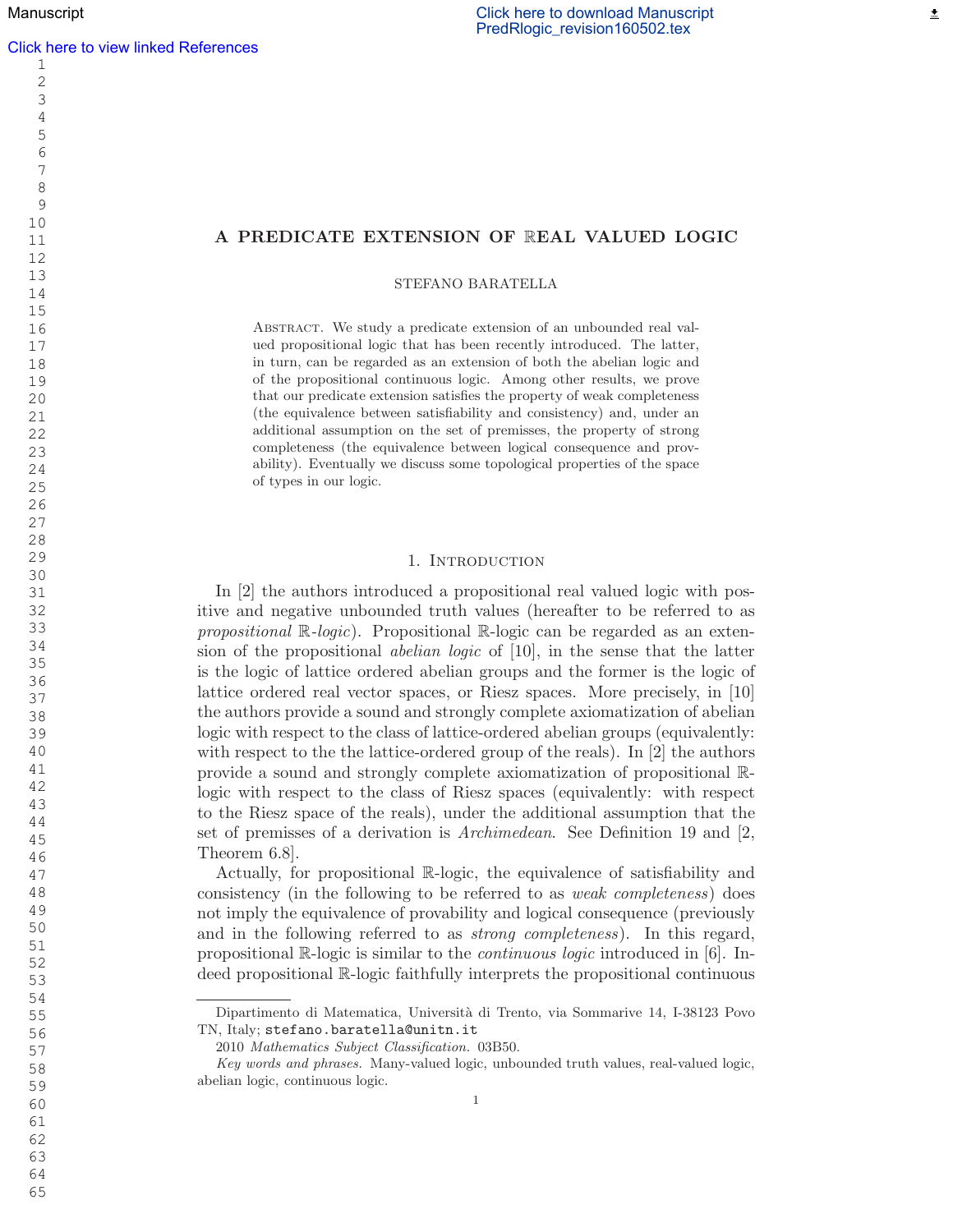logic, which, in turn, is an extension of the  $[0,1]$ -valued Lukasiewicz's propositional logic. Hence one may say that propositional R-logic embeds both abelian and propositional continuos logic. The reader is referred to [2, §5] for the details.

In this paper we suitably extend propositional R-logic to a predicate setting and we investigate the issues of weak and strong completeness of the proposed predicate extension, that we shall simply call  $\mathbb{R}$ -logic. We point out that a predicate version of continuous logic has been introduced in [6] and weak completeness and an approximated strong completeness theorem (the best possible) have been proved therein. To the best of our knowledge, no predicate extension of the propositional abelian logic has been introduced so far. In [10] the authors openly admit their conflicting ideas about the treatment of quantifiers, but do not go any further.

Here is an outline of the paper: in Section 2 we introduce the formulas and the semantics of R-logic. In Section 3 we introduce the logical axioms and the deduction rules and we prove a number of preliminary results showing that the inf-quantifier of R-logic has the same features as the universal quantifier in first order logic. In this section we also prove a suitable version of a Deduction Theorem. In Section 4 we use a Henkin-style construction to prove the weak completeness of R-logic. More precisely, we show that every consistent set of formulas is satisfiable in a structure that assigns to each formula a real number as its truth value (Corollary 25). The proof extends that of [2, Theorem 6.7]. Compactness and an approximated strong completeness theorem follows easily from weak completeness. Further we recall the notion of Archimedean set of formulas and we prove that, as shown in [2] for the propositional R-logic, strong completeness characterizes, among the consistent set of formulas, those that are Archimedean (Theorem 28). Another straightforward corollary of weak completeness is a Pavelka-style completeness theorem.

In Section 5, after some preliminary considerations we introduce the notion of type and a topology on the space of types. We prove some properties of such topology and we point out that, when the language is countable, the resulting space is metrizable. We also make a brief comparison with similar results from the existing literature.

## 2. The framework

In this section we introduce the formulas and the semantics of a predicate extension of the propositional R-logic of [2]. As already mentioned in the introduction we call such extension R-logic. Our presentation will be mostly self-contained, but familiarity with [2] might be helpful. We will remain fairly informal. The reader can easily provide the missing details.

We work with predicate languages whose set of logical symbols contains the connectives in  $\{+, \wedge\} \cup \mathbb{Q}$ . Each rational number is a unary connective; + and ∧ are binary connectives. Among the logical symbols there are two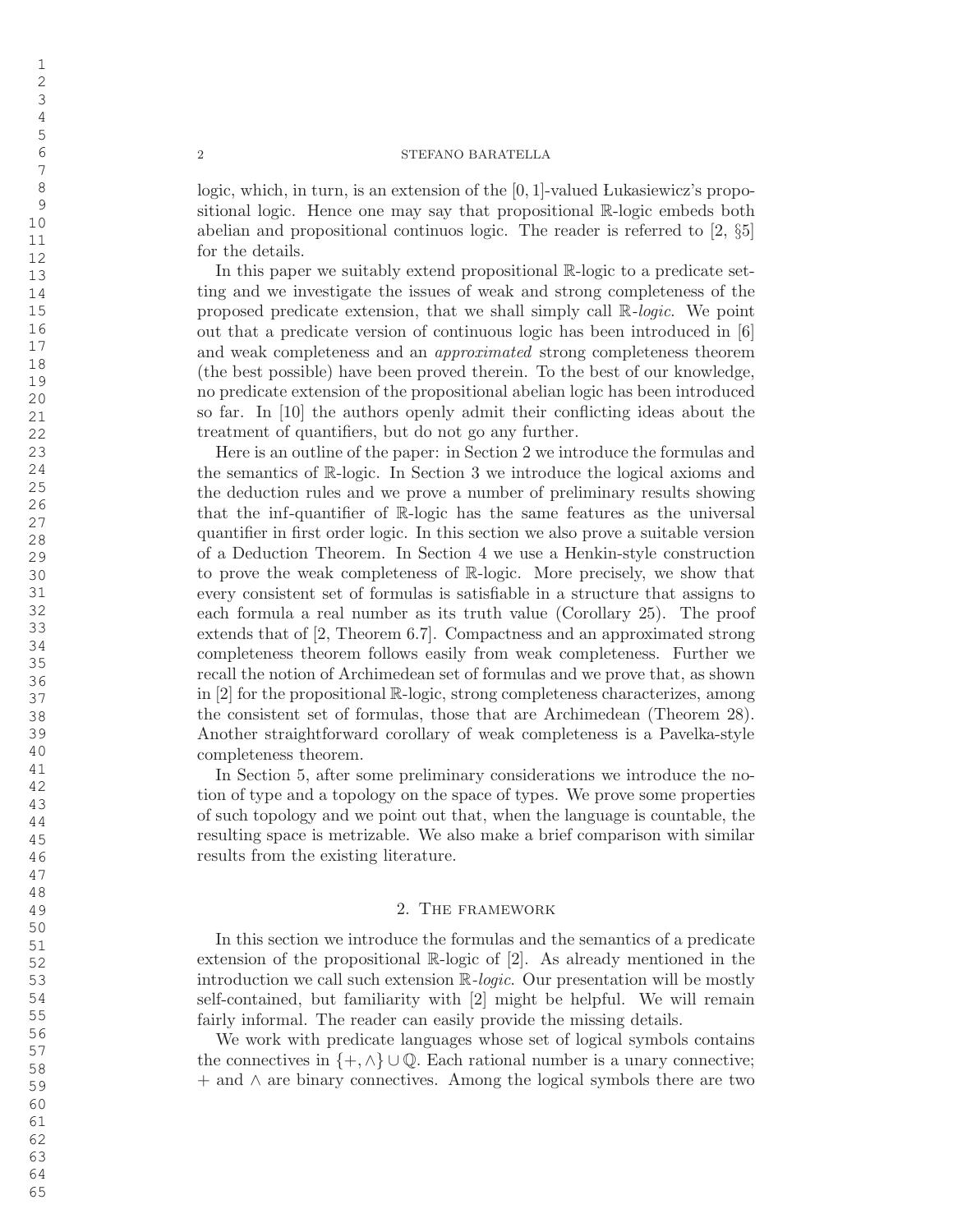logical constants: 0 and 1 (not to be confused with the unary connectives 0 and 1) and a quantifier  $\inf_x$ , for each variable x from a fixed, countably infinite set V of variables. Notice the absence of equality among the logical symbols. We also point out that we could choose to have all the reals among the connectives. However, for sake of compatibility, we stick to [2].

As is customary, we identify a language L with the set of its extralogical symbols, which are predicate and function symbols, each in some positive, finite number of arguments, or constant symbols. If  $s$  is an  $L$ -extralogical symbol, we denote its arity by  $n_s$ . Unless otherwise specified, from this point on we assume to work with a fixed language L.

Terms and atomic formulas are defined as in first order logic (without equality). In particular the logical constants  $0, 1$  are atomic formulas. The set of formulas is the least set S that contains the atomic formulas, is closed under application of the connectives and satisfies the property that, for each  $\varphi \in S$  and each variable x,  $\inf_x \varphi$  is in S. Notions like free or bound occurrence of a variable in a formula are defined as in classical first order logic, with  $\inf_x$  playing the role of a quantifier.

We follow [2] and we write  $-\phi$  for  $(-1)\phi$  and  $\phi - \psi$  for  $\phi + (-\psi)$ . We write  $\phi \vee \psi$  for  $-(-\phi \wedge -\psi)$ . As customary in the theory of lattice ordered structures,  $\phi^+$  and  $\phi^-$  are abbreviations for  $\mathbf{0} \vee \phi$  and  $\mathbf{0} \vee (-\phi)$  respectively. We write  $|\phi|$  for  $\phi \vee (-\phi)$ . We introduce  $\sup_x \varphi$  as an abbreviation for  $-\inf_x -\varphi.$ 

Next we define the class of structures for R-logic. An R-structure (for short: structure) is a pair  $M = (M, \square^M)$  (notice the minor notational abuse), where  $M$  is a nonempty set and  $\mathcal{N}$  is a function that maps

 $(1)$  each predicate symbol P to a function

$$
P^M: M^{n_P} \to [-1, 1];
$$

(2) each function symbol f to a function  $f^M: M^{n_f} \to M$ ;

(3) each constant symbol c to some element  $c^M$  of  $M$ ;

As usual, the cardinality of a structure M is the cardinality  $|M|$  of its supporting set.

Notice that, differently from continuous logic, we do not assume that M is endowed with a metric space structure. Consequently, there is no continuity requirement on the interpretations of predicate symbols.

Let M be a structure and let  $a: V \to M$  be an assignment of values to the variables. If  $x \in V$  and  $m \in M$  we denote by  $a(x/m)$  the assignment  $a'$ such that  $a'(x) = m$  and is defined as a elsewhere. We let  $M_a = (M, a)$ . The interpretation  $t^{M_a} \in M$  of a term t in M under a is defined as in first order logic. We recursively define the truth value  $\varphi^{M_a}$  of a formula  $\varphi$  as follows:

- 0.  $\mathbf{0}^{M_a}=0;$
- 1.  $\mathbf{1}^{M_a}=1;$
- 2.  $P(t_1, \ldots, t_{n_P})^{M_a} = P^M(t_1^{M_a}, \ldots, t_{n_P}^{M_a});$
- 3.  $(q\psi)^{M_a} = q(\psi^{M_a}).$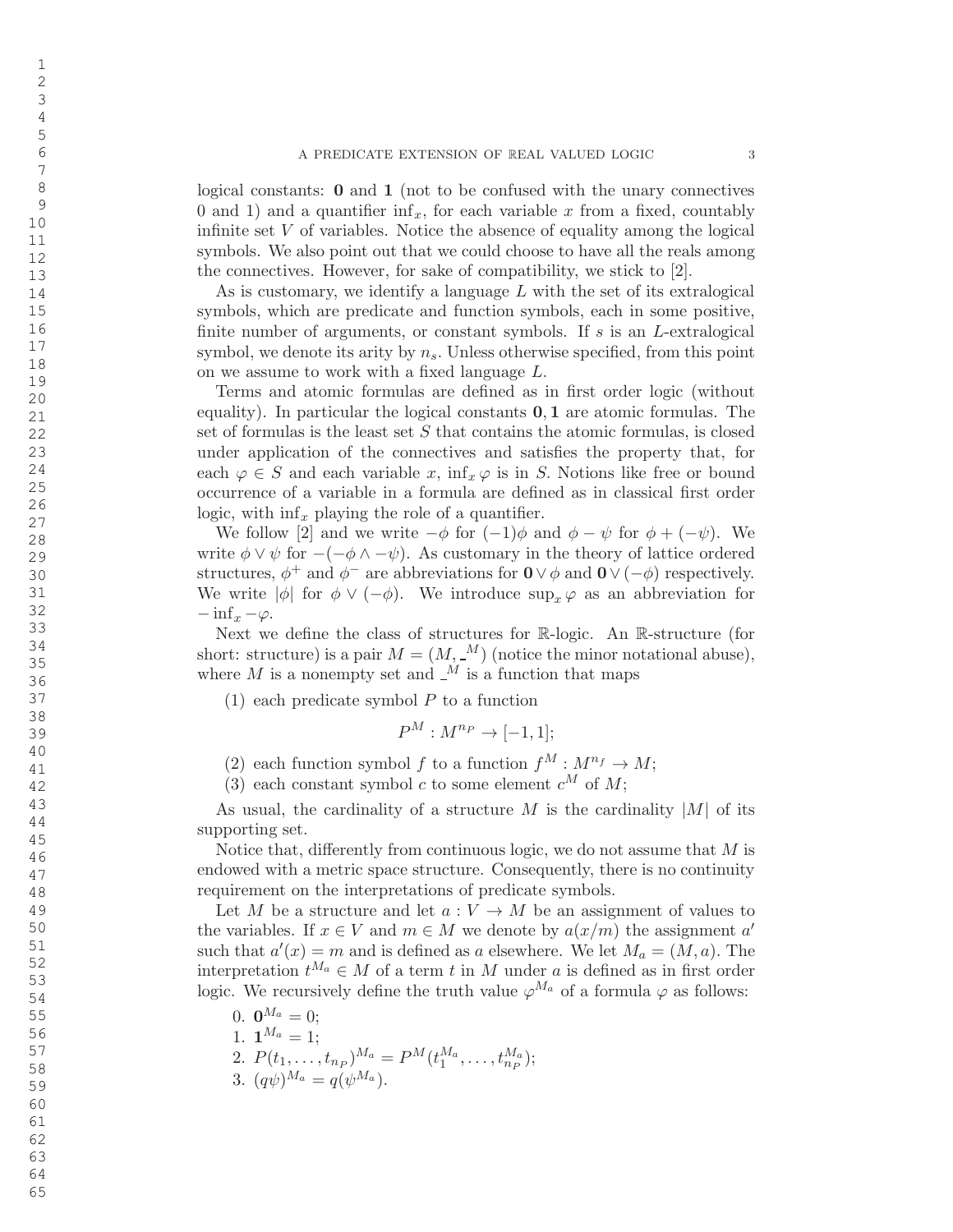- 4.  $(\psi + \xi)^{M_a} = \psi^{M_a} + \xi^{M_a};$
- 5.  $(\psi \wedge \xi)^{M_a} = \min(\psi^{M_a}, \xi^{M_a});$
- 6.  $(\inf_x \psi)^{M_a} = \inf \{ \psi^{M_{a(x/m)}} : m \in M \}.$

In order to ensure correctness of clause 6, we must prove that the set  $\{\psi^{M_{a(x/m)}} : m \in M\}$  is bounded from below. Actually, an easy induction on formulas establishes the stronger result that for every formula  $\varphi$  there exists  $n \in \mathbb{N}$  such that, for all  $a: V \to M$ ,  $-n \leq \varphi^{M_a} \leq n$ . (See Proposition 5 below.)

We say that a formula  $\varphi$  is *satisfiable in* M under a if  $0 \leq \varphi^{M_a}$ . In this case we use the standard notation  $M_a \models \varphi$ . The meaning of  $M_a \models \Gamma$ , where Γ is a set of formulas, and the logical consequence relation are defined (and denoted) accordingly. Useful notations are  $M_a \models \varphi = \psi$  for  $\varphi^{M_a} = \psi^{M_a}$ and  $M_a \models \varphi < \psi$  for  $\varphi^{M_a} < \psi^{M_a}$ .

One can easily prove that the truth value of a formula in a structure only depends on the assignment of values to the free variables occurring in that formula. One can also prove most of the standard results that hold for the semantics of first order logic. For this reason we feel free to use standard model theoretic notation and terminology, without further notice.

Remark 1. The previous framework and most of the results to be proved in the following can be generalized by replacing the reals with some nontrivial (i.e. di fferent from { 0 } ) Dedekind complete Riesz space with order unit (see [1])

$$
R = (R, +R, \cdot, \wedgeR, \veeR, R, 0R, 1R),
$$

where  $\cdot : \mathbb{R} \times R \to R$  is scalar multiplication; the operators  $\wedge_R$  and  $\vee_R$  are the binary infimum and supremum respectively;  $0_R$  is the null vector and  $1_R$  is a designated (strong) order unit in R. Recall that an element  $0 \leq_R e$ in R is an order unit if for each  $r \in R$  there exists  $n \in \mathbb{N}$  such that  $|r| \leq ne$ , where, as usual,  $|r| = r \vee_R (-r)$ .

The Dedekind completeness property states the existence of the infimum of each nonempty bounded from below subsets of R. This su ffices for the existence of the supremum of each nonempty bounded from above subset of R. Furthermore, denoting by  $\bigwedge_R$  and by  $\bigvee_R$  the infimum and the supremum operators on subsets respectively, then  $\bigvee_R X = -\bigwedge_R (-X)$ , whenever one of the two members is defined.

A notion related to Dedekind completeness is the Archimedean property . A Riesz space R is Archimedean if, for every positive element  $r \in R$ , the infimum of the set  $\{\frac{1}{n}\}$  $\frac{1}{n}r : n \in \mathbb{N}^+$  exists and is equal to  $0_R$ . It can be easily shown that the Archimedean property is equivalent to the following: for all  $0_R \leq_R r \leq_R s$  in R, if  $nr \leq_R s$  for all  $n \in \mathbb{N}$ , then  $r = 0$ . Dedekind completeness implies the Archimedean property.

We recall that every Archimedean Riesz space has a Dedekind completion that is uniquely determined up to lattice isomorphism (see [9, p. 191]).

As above, an R-structure is a pair. The function  $\mathcal{M}$  is R-valued. The rest is as in the real case, with the obvious changes. We just point out that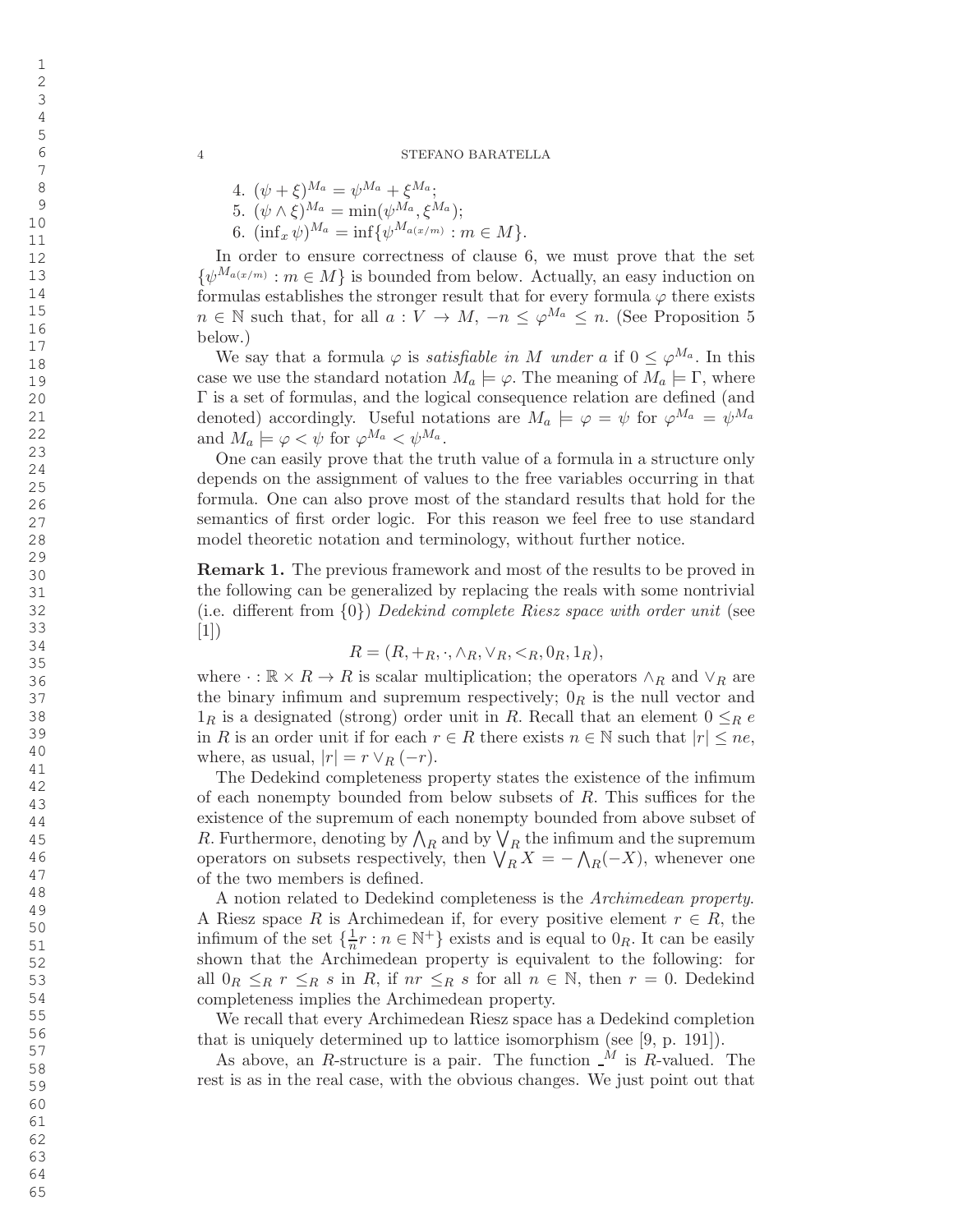R-valued formulas may take incomparable truth values in an arbitrary Riesz space R.

#### 3. Logical axioms and derivations

In the following,  $\mathbb{Q}^+$  denotes the set of nonnegative rationals.

A generalization of a formula  $\varphi$  is a formula of the form  $\inf_{x_1} \dots \inf_{x_n} \varphi$ , where  $x_1, \ldots, x_n$  are any variables, not necessarily distinct.

Same as with first order logic, we denote by  $\varphi[t/x]$  the formula obtained by substituting a term t for a variable x in a formula  $\varphi$ . We say that t is free for x in  $\varphi$  if no variable y in t is captured by an  $\inf_y$  or a sup<sub>y</sub> quantifier in  $\varphi[t/x]$ . In such case we say that the substitution  $\varphi[t/x]$  is correct. One can easily give a recursive definition of term free for a variable in a formula.

From now on, when we write a substitution, this is implicitly assumed to be correct.

Remark 2. As in first order logic, the following holds: for every structure M, every  $a: V \to M$ , every term t, variable x and formula  $\varphi$  with t free for x in  $\varphi$ , if  $m = t^{M_a}$  then

$$
\varphi[t/x]^{M_a} = \varphi^{M_{a(x/m)}}.
$$

The proof of the equality above is by straightforward induction on  $\varphi$ , using a recursive definition of "t free for  $x$  in  $\varphi$ ".

We are now ready to introduce the logical axioms. For better understanding and for sake of pointing out that R-logic is an extension of of the propositional R-logic, we write the axioms in form of equalities or inequalities. The inequality  $\varphi \leq \psi$  stands for the formula  $\psi - \varphi$  (see the remark preceding [2, Theorem 3.2]). The equality  $\varphi = \psi$  stands for the formula  $(\varphi - \psi) \wedge (\psi - \varphi)$ . We freely use abbreviations like  $\varphi \leq \psi \leq \eta$ , whose meaning is self-explanatory. Equalities and inequalities will be used whenever convenient. This is certainly the case with the formulation of the axioms and the rules below.

Convention. Whenever no confusion arises, from now on we will denote the logical constants **0** and **1** by 0 and 1 respectively and we will abbreviate  $r1$  with r.

The R-logic has four axiom groups. The first two groups are just the corresponding group axioms of [2].

The axioms from the first group are chosen having in mind the theory of vector spaces over Q . They are the following:

| al. $\phi + \psi = \psi + \phi$                 | a5. $0 \phi = 0$                        |
|-------------------------------------------------|-----------------------------------------|
| a2. $(\phi + \psi) + \xi = \psi + (\phi + \xi)$ | a6. $r \phi + s \phi = (s + r) \phi$    |
| a3. $\phi + 0 = \phi$                           | a7. $r \phi + r \psi = r (\phi + \psi)$ |
| a4. $1 \phi = \phi$                             | a8. $r(s \phi) = (rs) \phi$             |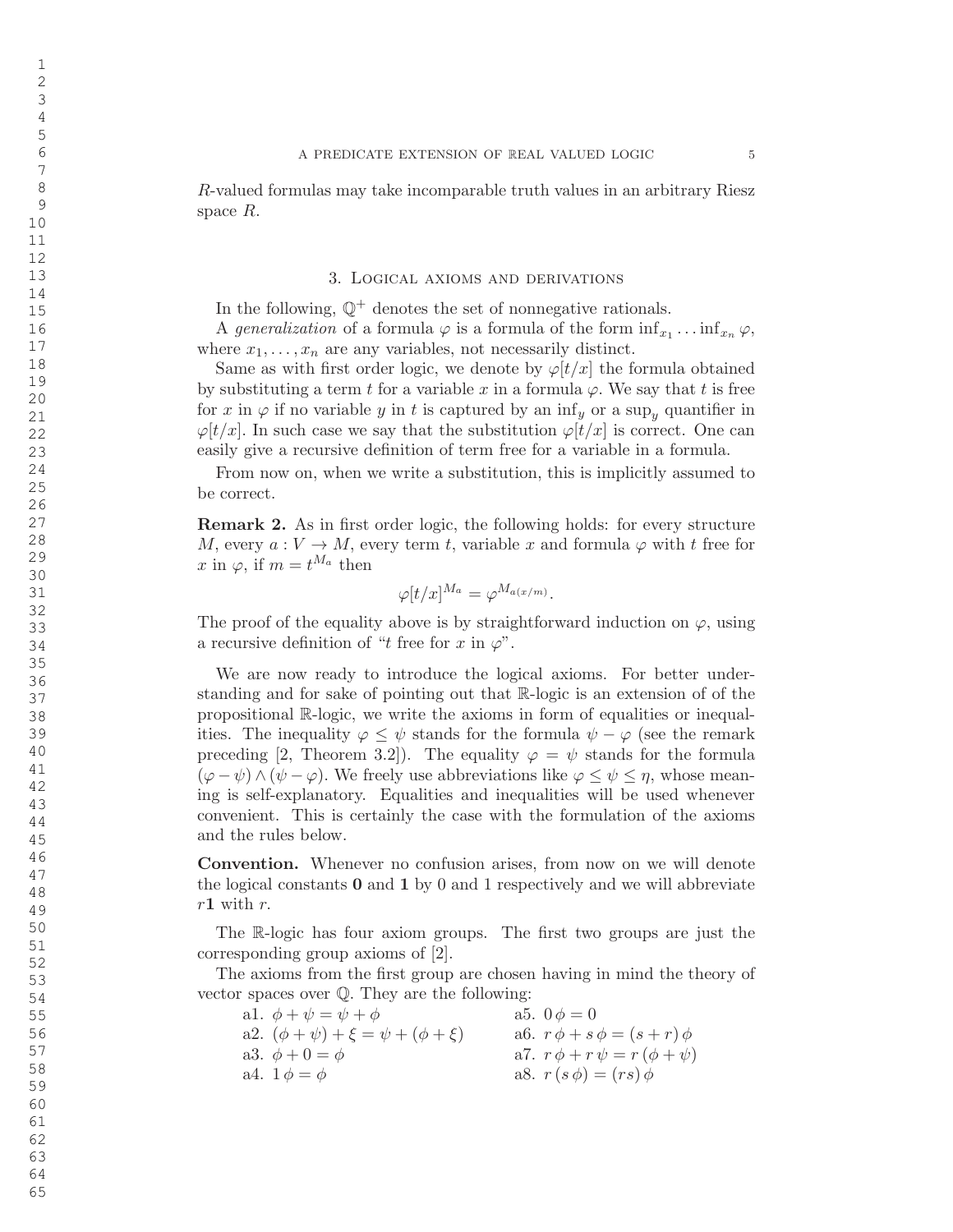The axioms from the second group are inspired by the theory of Riesz spaces. They are the following:

| a9. $\phi \wedge \phi = \phi$                                    | a12. $(\phi + \xi) \wedge (\psi + \xi) = \phi \wedge \psi + \xi$          |
|------------------------------------------------------------------|---------------------------------------------------------------------------|
| all. $\phi \wedge \psi = \psi \wedge \phi$                       | allard $r(\phi \wedge \psi) = (r\phi) \wedge (r\psi), r \in \mathbb{Q}^+$ |
| a11. $(\phi \land \psi) \land \xi = \phi \land (\psi \land \xi)$ | alt. $\phi \wedge \psi \leq \psi$                                         |

The axioms from the third group ensure that Proposition 5 below holds. Axioms a15 and a16 below are the predicate versions of axiom a15 in [2].

For every predicate symbol P we have the following axioms:

a15.  $-1 \le P(x_1, \ldots, x_{n_P})$  a16.  $P(x_1, \ldots, x_{n_P}) \le 1$ a17.  $0 \leq 1$ 

The last group of axioms deals with the quantifiers and with their behavior with respect to the connectives. The axioms from this group are the following, where  $x$  is any variable:

a18. inf<sub>x</sub> $\varphi \leq \varphi[t/x]$ , whenever the substitution is correct.

a19.  $\varphi \leq \inf_x \varphi$  if x does not occur free in  $\varphi$ .

a20.  $\inf_x(\varphi + \psi) = (\inf_x \varphi) + \psi$  if x does not occur free in  $\psi$ .

a21. 
$$
\inf_x r\varphi = r \inf_x \varphi
$$
, for all  $r \in \mathbb{Q}^+$ .

The inference rules are listed below. The non-replaceability of rules r2, r3 below with logical axioms is discussed in [2].

r1. (Modus Ponens)

$$
\frac{\varphi \qquad \varphi \leq \psi}{\psi}
$$

r2. (Positive Homogeneity)

$$
\frac{\varphi}{r\varphi} \qquad \text{for } r \in \mathbb{Q}^+
$$

r3. (Restriction)

$$
\frac{\varphi \leq \psi}{\varphi \land 0 \leq \psi \land 0}
$$

r4. (Generalization)

 $\varphi$  $\inf_{x} \varphi$ if x does not occur free in any of the premises, di fferent from axioms, on which the derivation of  $\varphi$  depends

The notion of derivation is the standard one in natural deduction systems with axioms. Equivalently, R-logic can be formulated in Hilbert style. Our choice is just a matter of slight convenience.

As usual, we write  $\Gamma \vdash \varphi$  if there exists a derivation of  $\varphi$  whose set of assumptions is included in Γ . When speaking of the assumptions in a derivation, we always mean the extralogical ones.

Let  $\varphi$  be a formula. A *generalization* of  $\varphi$  is a formula of the form  $\inf_{x_1} \dots \inf_{x_n} \varphi$ , for some variables  $x_1, \dots, x_n$ .

**Remark 3.** Rule r4 implies that if  $\psi$  is a generalization of some axiom then  $\psi$  is a logical theorem, namely  $\vdash \psi$ .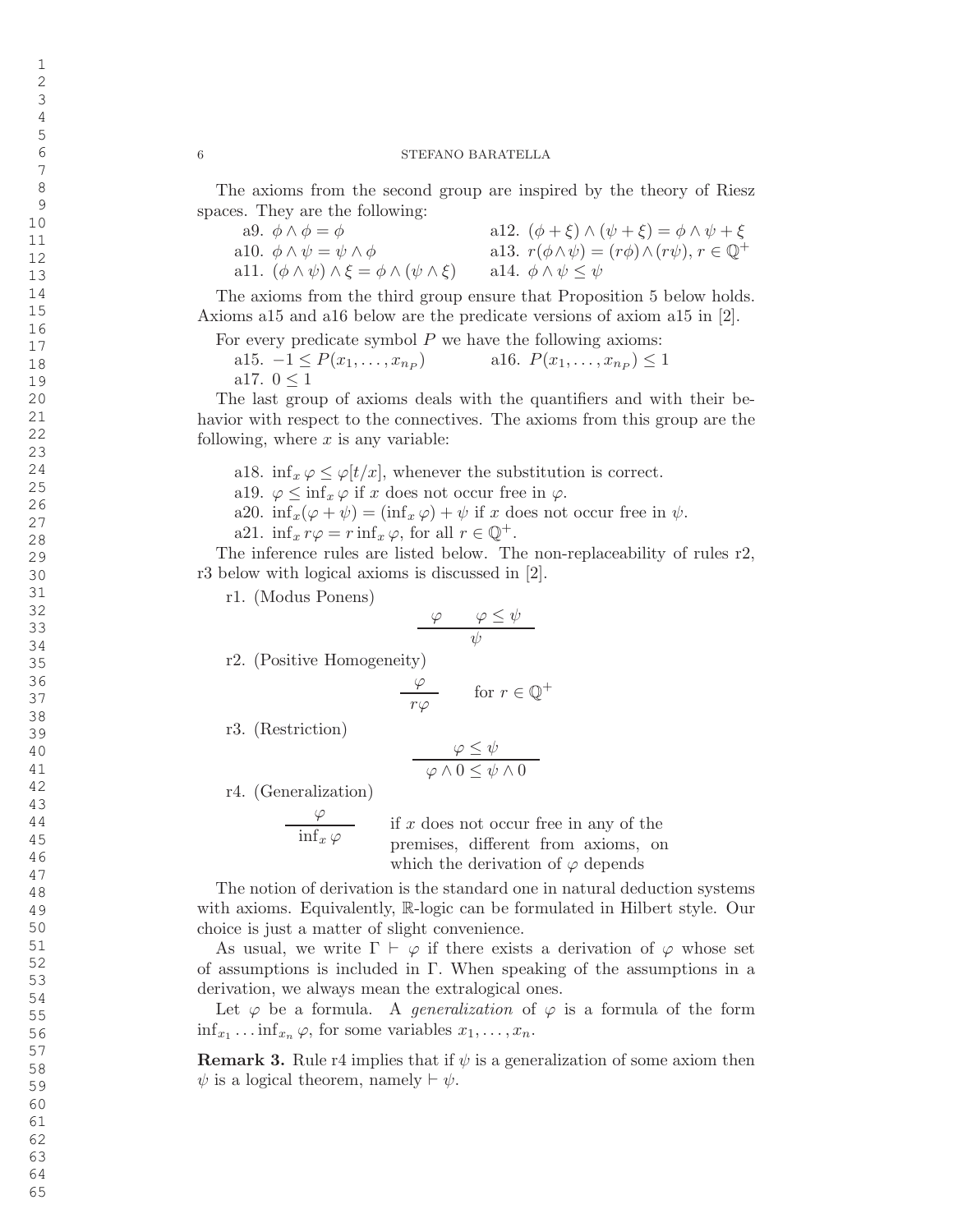Notice that the deduction rules in [2] can be easily shown to be equivalent to r1 – r3 above. In particular, concerning the rule of Positive Linearity from  $[2]$ , for each positive rational r we can produce the following sketch of a derivation (as is customary, a double line stands for a bit of derivation that is not fully detailed):

$$
\frac{\varphi \leq \psi}{\frac{\varphi + r^{-1}\eta \leq \psi + r^{-1}\eta}{r\varphi + \eta \leq r\psi + \eta}}
$$

The proof sketch above can be easily expanded to a fully detailed derivation from the vector space axioms, by using rules r1 and r2. It follows that, for all  $r \in \mathbb{Q}^+,$ 

$$
\frac{\varphi \leq \psi}{r\varphi + \eta \leq r\psi + \eta}
$$

is a derived rule. Conversely, one can easily derive r2 from the latter.

Since R-logic extends the propositional R-logic of [2], we will freely use [2, Theorem 5.3] to establish whether two formulas are provably equivalent.

**Remark 4.** Rule r4 is replaceable by axioms. Actually, let  $\mathbb{R}^7$ -logic be R-logic without rule r4 and with the additional axioms

a22.  $\varphi \wedge 0 + \psi \wedge 0 \leq (\varphi + \psi) \wedge 0$ a23.  $\inf_x \varphi + \inf_x \psi \leq \inf_x (\varphi + \psi)$ a24.  $\inf_x(\varphi \wedge 0) = (\inf_x \varphi) \wedge 0$ , where x is any variable. a25. all generalizations of the axioms  $a1 - a24$ .

Let  $\vdash'$  the provability relation in  $\mathbb{R}'$ -logic. We claim that, for every set  $\Gamma \cup \{\varphi\}$  of formulas,

$$
\Gamma \vdash \varphi \; \Leftrightarrow \; \Gamma \vdash' \varphi.
$$

To get the right-to-left implication, we prove that each instance of  $a22 - a25$ is a theorem of R-logic. As for a22, this follows from an application of [2, Proposition 5.2. Provability of  $a23 - a25$  is a matter of routine, with the help of [2, Proposition 3.1].

Concerning the converse implication, it su ffices to show that, for every set  $\Gamma \cup \{\varphi\}$  of formulas and every variable x not occurring free in  $\Gamma$ , if  $\Gamma \vdash' \varphi$  then  $\Gamma \vdash' \inf_{x} \varphi$ . The proof is by induction on a derivation of  $\varphi$  from  $\Gamma$  in  $\mathbb{R}'$ -logic. The only nontrivial case is when the last rule applied is r3. It is convenient to deal with formulas. By inductive assumption we get  $\Gamma \vdash' \inf_x (\psi - \varphi)$ . It follows by a24 that  $\Gamma \vdash' \inf_x((\psi - \varphi) \wedge 0)$ . By a22, a25 and a23 we get  $\Gamma \vdash' \inf_x((\psi - \varphi) \wedge 0) \leq \inf_x(\psi \wedge 0 - \varphi \wedge 0)$  and the conclusion follows by applying Modus Ponens.

**Proposition 5.** For every formula  $\varphi$  there exists some natural number n such that  $\vdash -n \leq \varphi \leq n$ .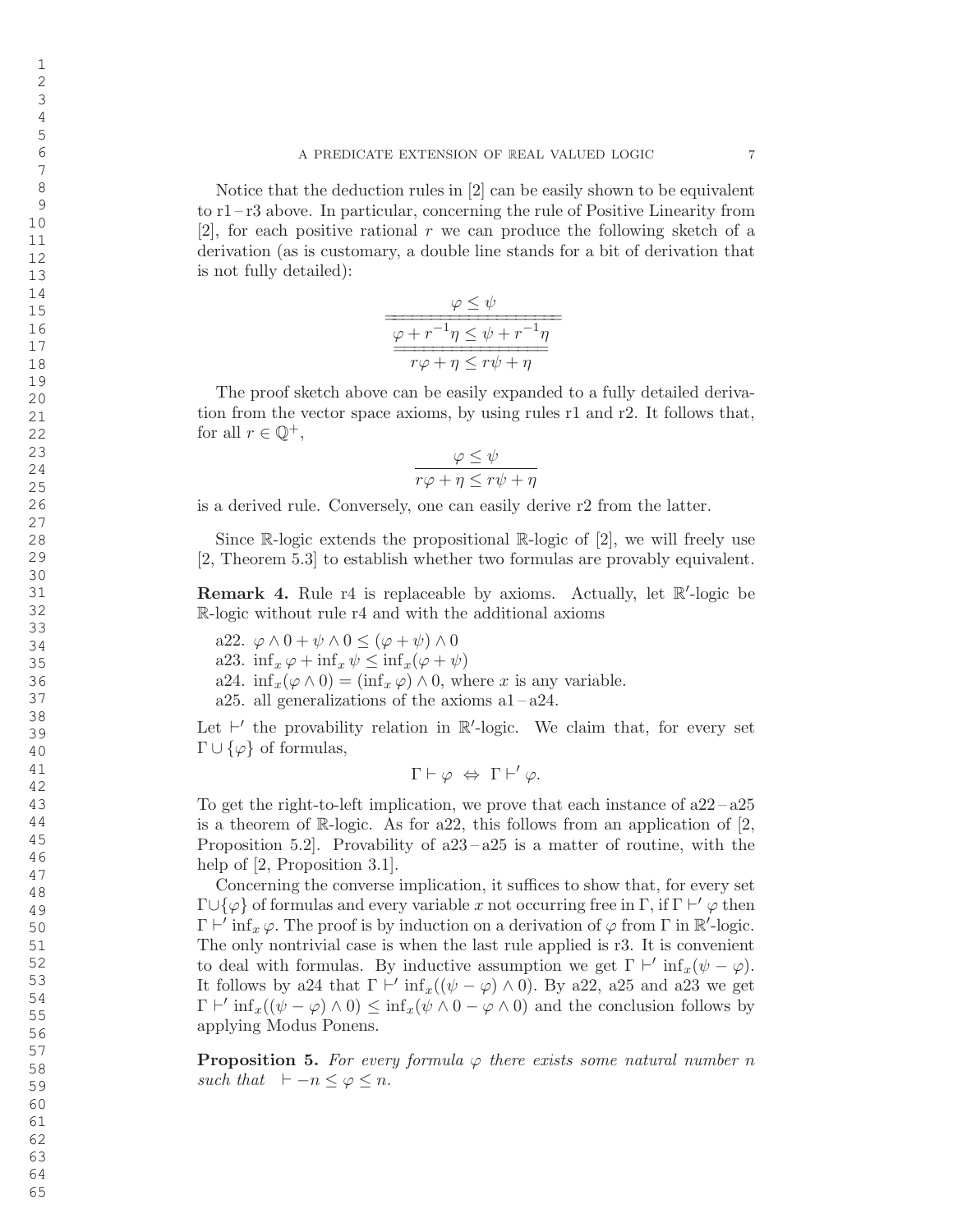Proof. By induction on formulas. The atomic cases are taken care by the axioms from the third group. Here we only show that

$$
-1 \le P(t_1,\ldots,t_{n_P}) \le 1,
$$

where P is a predicate symbol and  $t_1, \ldots, t_{n_P}$  are terms. By a15, recalling Remark 3, we have  $\vdash \inf_{x_1} \ldots \inf_{x_{n_p}} (P(x_1, x_2, \ldots, x_{n_p}) + 1)$ . From a18 and the vector space axioms, by applying r1 we get:

$$
\frac{\inf_{x_1} \dots \inf_{x_{n_P}} (P(x_1, x_2, \dots, x_{n_P}) + 1)}{\inf_{x_2} \dots \inf_{x_{n_P}} (P(t_1, x_2, \dots, x_{n_P}) + 1)} -1 \leq P(t_1, \dots, t_{n_P})}
$$

Applying the same argument, we get the other inequality. Finally, by [2, Proposition 3.1] we get the conclusion.

All nonatomic cases are straightforward. In particular, if  $\varphi$  is of the form  $\inf_x \psi$  and, for some  $n \in \mathbb{N}$ ,  $\vdash -n \leq \psi \leq n$ , then we get  $\vdash -n \leq \inf_x \psi$  from  $\vdash -n \leq \psi$  by r4 and a20. Moreover, from  $\psi \leq n$  we get  $\vdash \inf_{x} \psi \leq n$  by a18, the Riesz space axioms and r1.

 $\Box$ 

 $\Box$ 

In the following we will provide only sketches of the formal derivations that are required in some of the proofs. The reader can easily figure out the missing details.

Corollary 6. For every formula  $\varphi$ ,  $-1 \vdash \varphi$ .

*Proof.* By Proposition 5, let  $n \in \mathbb{N}$  be such that  $\vdash -n \leq \varphi$ . Then

$$
\frac{-1}{-n} - n \leq \varphi
$$
  

$$
\varphi
$$

The content of the previous corollary is that −1 plays the role of a contradiction.

From this point on,  $\Gamma$  denotes some set of formulas and  $\varphi, \psi, \eta$  denote formulas.

# **Theorem 7.** (Soundness Theorem) If  $\Gamma \vdash \varphi$  then  $\Gamma \models \varphi$ .

Proof. First of all notice that all the axioms are valid and that all the rules do preserve validity. Then argue by induction on a derivation of  $\varphi$  from Γ .  $\Box$ 

Our aim is to prove, under suitable assumptions, the converse of the Soundness Theorem. In order to do that we need to establish a series of preliminary results. So doing, we will freely refer to the results in [2], whenever applicable.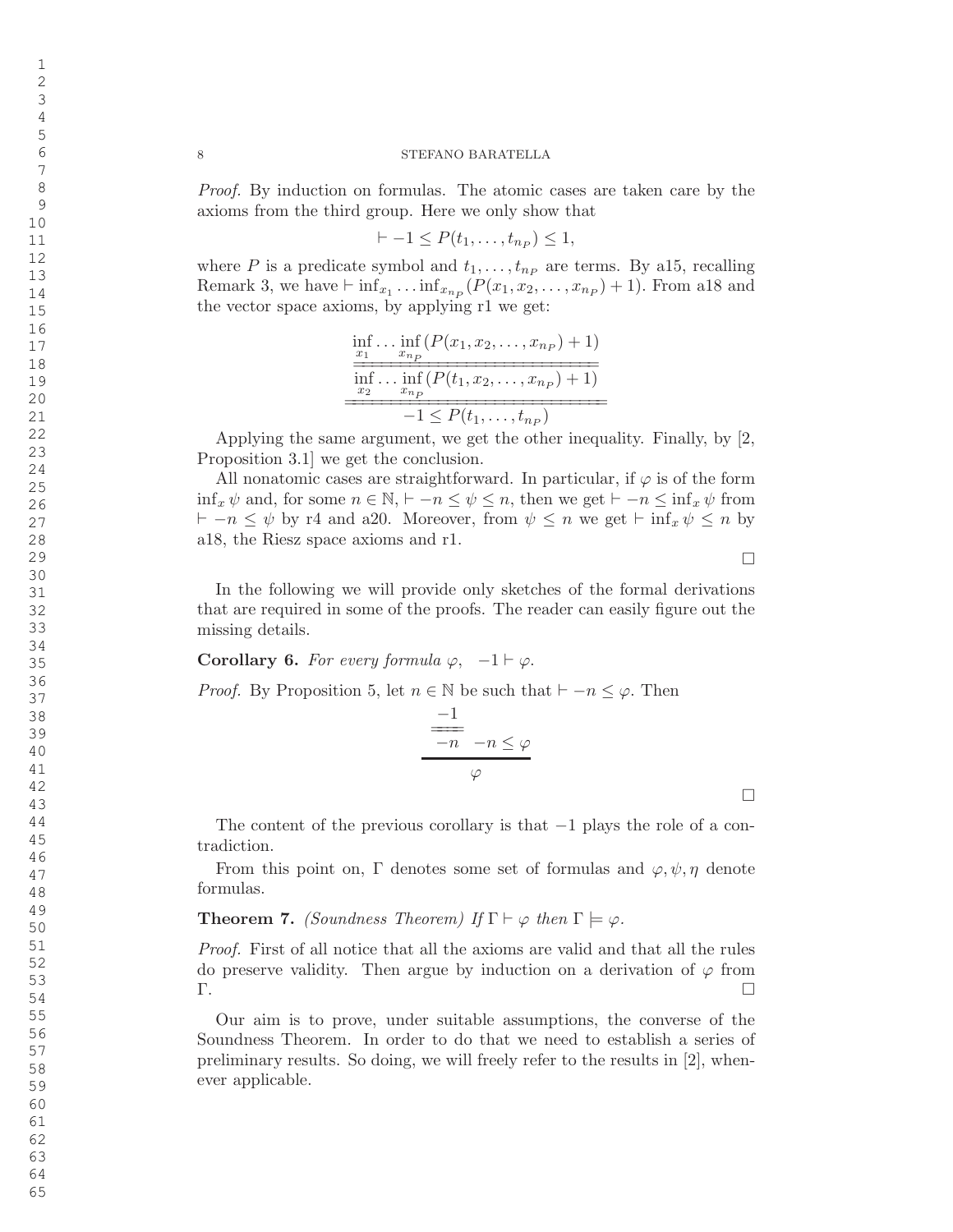Theorem 8. (Deduction Theorem.) The following are equivalent:

- (1)  $\Gamma, \varphi \vdash \psi;$
- (2) there exists  $r \in \mathbb{Q}^+$  such that  $\Gamma \vdash \psi + r\varphi^-$ .

*Proof.* (2)  $\Rightarrow$  (1) follows easily from  $\varphi \vdash \varphi^- = 0$  (see [2, Proposition 3.5]).

To show  $(1) \Rightarrow (2)$  we argue by induction on a derivation D of  $\psi$  whose set of assumptions is included in  $\Gamma \cup \{\varphi\}$ . If  $\mathcal D$  is atomic or the last rule applied in  $D$  is one of r1-r3, basically the proof is that of [2, Theorem 3.6]. The only remaining case is when the last rule applied in  $\mathcal D$  is r4. Hence  $\psi$ is of the form  $\inf_x \eta$ , for some formula  $\eta$ , and  $\mathcal D$  is as follows:

$$
\Gamma, \varphi \n\vdots \mathcal{D}_1 \n\eta \n\inf_x \eta
$$

By the inductive assumption applied to the subderivation  $\mathcal{D}_1$ , there exists some  $r \in \mathbb{Q}^+$  such that  $\Gamma \vdash \eta + r\varphi^-$ .

If the assumption  $\varphi$  is not used in in  $\mathcal{D}_1$ , then  $\Gamma \vdash \inf_x \eta$ . Since  $\vdash \varphi^-$ , it follows that  $\Gamma \vdash \inf_x \eta + r\varphi^-$ .

If  $\varphi$  is used in  $\mathcal{D}_1$  then, by the side condition of r4, the variable x does not occur free neither in  $\varphi^-$  nor in any of the formulas from  $\Gamma$  that are effectively used in  $\mathcal{D}_1$ . Therefore from  $\Gamma \vdash \eta + r\varphi^-$  we get that  $\Gamma \vdash \inf_x(\eta + r\varphi^-)$ . Then, by a20,  $\Gamma \vdash (\inf_x \eta) + r\varphi^-$ .

We can now state the following:

Proposition 9. The following are equivalent:

(1)  $\Gamma \vdash \psi$ ; (2)  $\Gamma$ ,  $\varphi \vdash \psi$  and  $\Gamma$ ,  $-\varphi \vdash \psi$ .

Proof. Same as the proof of [2, Proposition 3.7].

The following is a series of syntactic results that will be useful later on.

**Lemma 10.** For all  $x, y \in V$ 

$$
\vdash \inf_{x} \inf_{y} \varphi = \inf_{y} \inf_{x} \varphi.
$$

*Proof.*  $\vdash \inf_x \inf_y \varphi \leq \inf_y \varphi$  and  $\vdash \inf_y \varphi \leq \varphi$  are instances of a18. Therefore  $\vdash \inf_x \inf_y \varphi \leq \varphi$ , by r1. A double application of r4 and a20 yields  $\vdash \inf_x \inf_y \varphi \leq \inf_y \inf_x \varphi$ . By swapping x and y we are done.  $\Box$ 

**Remark 11.** If  $\vdash \psi = \eta$  then  $\vdash \inf_x \psi = \inf_x \eta$ , for each variable x. We just show one inequality, the other can be symmetrically proved:

$$
\vdash \eta \le \psi \ \Rightarrow \vdash \inf_{x} \eta \le \psi \Rightarrow \vdash \inf_{x} \eta \le \inf_{x} \psi
$$

65

 $\Box$ 

 $\Box$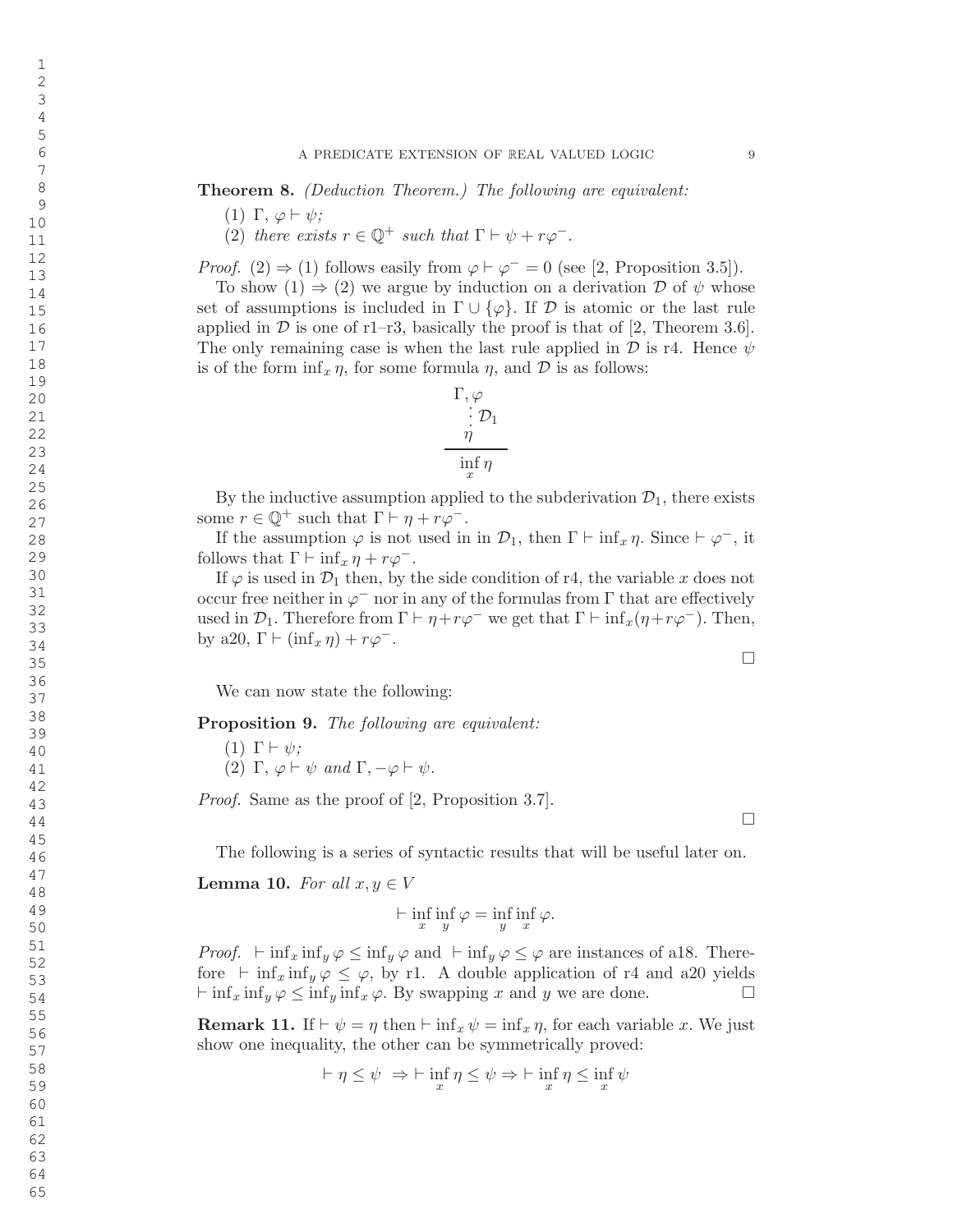When saying that some symbol S does not occur in a formula  $\varphi$ , we mean that there is no occurrence at all of S in  $\varphi$ . In such case we often write  $S \notin \varphi$ . If there is some free occurrence of the variable x in  $\varphi$  we write  $x \in \mathrm{FV}(\varphi)$ . We extend the notation above to a set of formulas, with the obvious meaning.

We write  $\varphi \equiv \psi$  to say that  $\varphi$  and  $\psi$  are syntactically the same formula.

We write  $\varphi\{x/c\}$  for the formula obtained by replacing each occurrence of the constant symbol c with the variable x in the formula  $\varphi$ .

**Lemma 12.** Let  $x, y \notin \varphi$  and let c be a constant symbol. Then

$$
\vdash \inf_{x} \varphi\{x/c\} = \inf_{y} \varphi\{y/c\}.
$$

*Proof.* To get  $\vdash \inf_x \varphi\{x/c\} \leq \inf_y \varphi\{y/c\}$ , notice that y is free for x in  $\varphi\{x/c\}$  and that  $\varphi\{x/c\}[y/x] \equiv \varphi\{y/c\}$ . Then use a18, r4 and a20.  $\Box$ 

**Lemma 13.** Let  $y \notin \varphi$ . Then

$$
\vdash \inf_{x} \varphi = \inf_{y} \varphi[y/x].
$$

*Proof.* We only prove  $\vdash \inf_y \varphi[y/x] \leq \inf_x \varphi$ .

Since x is free for y in  $\varphi[y/x]$  then  $\vdash$  inf<sub>y</sub>  $\varphi[y/x] \leq \varphi[y/x][x/y]$ . Notice that  $\varphi[y/x][x/y] \equiv \varphi$ , by the assumption that y does not occur in  $\varphi$ . Therefore  $\vdash \inf_y \varphi[y/x] \leq \varphi$ . The conclusion follows from application of r4 and from a20.  $\Box$ 

Remark 14. An immediate consequence of Lemma 13 is that for any formula  $\varphi$  and any finite set X of variables there exists a formula  $\varphi'$  such that:

- (1)  $\varphi$  and  $\varphi'$  differ only for the names of some bound variables;
- $(2) \vdash \varphi = \varphi';$
- (3) the set of bound variables of  $\varphi'$  is disjoint from X.

Any  $\varphi'$  satisfying (1) and (2) above will be called an *alphabetic variant* of  $\varphi$ .

**Theorem 15.** If  $\Gamma \vdash \varphi$ ,  $x \notin FV(\Gamma)$ ,  $x \notin \varphi$  and  $c \notin \Gamma$  then  $\Gamma \vdash \inf_{x} \varphi\{x/c\}.$ 

*Proof.* By induction on a derivation  $\mathcal{D}$  of  $\varphi$  from  $\Gamma$ .

- (1)  $\mathcal{D}$  is atomic. We examine two subcases. Subcase 1:  $\varphi \in \Gamma$ . Then  $c \notin \varphi$  and so  $\varphi\{x/c\} \equiv \varphi$ . Since  $x \notin \text{FV}(\Gamma)$  then  $\Gamma \vdash \inf_x \varphi$ . Subcase 2:  $\varphi$  is an axiom. Then  $\varphi\{x/c\}$  is an axiom, since  $x \notin \varphi$ . Therefore  $\vdash \inf_x \varphi\{x/c\}.$
- (2)  $\mathcal D$  ends with an application of r1. Then  $\mathcal D$  is of the form

$$
\begin{array}{ccc}\n\Gamma & \Gamma \\
\vdots \mathcal{D}_1 & \vdots \mathcal{D}_2 \\
\psi & \psi \leq \varphi\n\end{array}
$$

 $\varphi$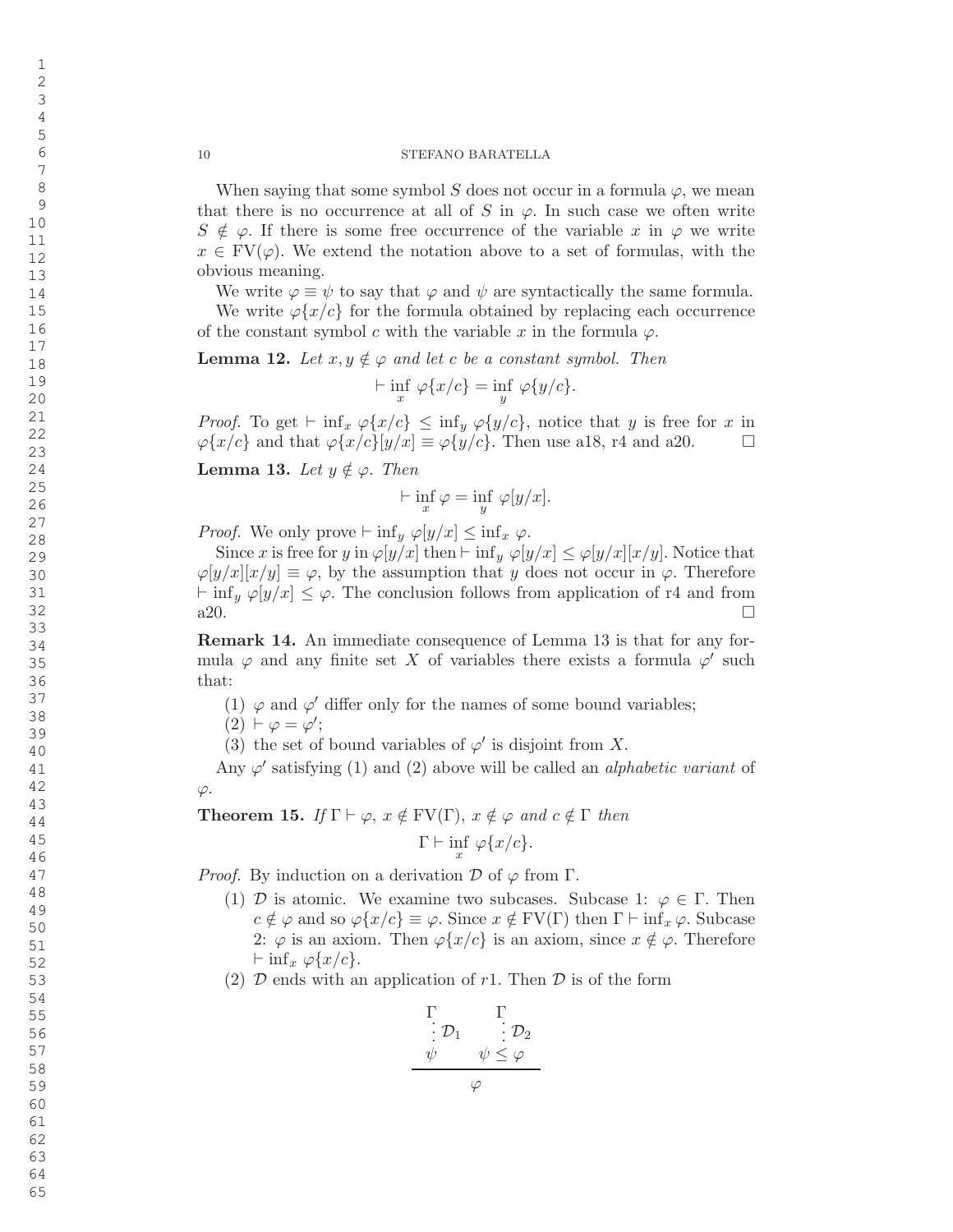for some formula  $\psi$ . Let y be a variable such that  $y \notin FV(\Gamma)$  and  $y \notin (\psi \leq \varphi)$ . By inductive assumption applied to  $\mathcal{D}_1$  and  $\mathcal{D}_2$  we get  $\Gamma \vdash \inf_y \psi \{y/c\}$  and  $\Gamma \vdash \inf_y (\varphi \{y/c\} - \psi \{y/c\})$  respectively. Hence  $\Gamma \vdash \psi\{y/c\}$  and  $\Gamma \vdash \psi\{y/c\} \leq \varphi\{y/c\}$ . By r1,  $\Gamma \vdash \varphi\{y/c\}$ . Since  $y \notin FV(\Gamma)$  then  $\Gamma \vdash \inf_y \varphi\{y/c\}$ . By Lemma 12,  $\Gamma \vdash \inf_x \varphi\{x/c\}$ .

(3)  $\mathcal D$  ends with an application of r2. Then  $\varphi \equiv r\psi$ , for some  $r \in \mathbb{Q}^+$ and D is of the form



By inductive assumption applied to  $\mathcal{D}_1$ , we get  $\Gamma \vdash \inf_x \psi\{x/c\}$ . Rule r2, axiom a21 and  $(r\psi){x/c} \equiv r(\psi{x/c})$  yield the conclusion.

(4) D ends with an application of r3. Then  $\varphi \equiv \eta \wedge 0 \leq \psi \wedge 0$ , for some formulas  $\psi, \eta$  and  $x \notin (\eta \leq \psi)$  and  $\mathcal{D}$  is of the form

$$
\Gamma
$$
\n
$$
\vdots \mathcal{D}_1
$$
\n
$$
\eta \leq \psi
$$
\n
$$
\eta \wedge 0 \leq \psi \wedge 0
$$

By inductive assumption applied to  $\mathcal{D}_1$ , we get  $\Gamma \vdash \inf_x (\psi\{x/c\} \eta\{x/c\}$ ). Therefore  $\Gamma \vdash \psi\{x/c\} - \eta\{x/c\}$ . By r3 and r4 we get  $\Gamma \vdash$  $\inf_x (\psi\{x/c\} \wedge 0 - \eta\{x/c\} \wedge 0).$  Moreover  $(\psi \wedge 0 - \eta \wedge 0)\{x/c\} \equiv$  $\psi\{x/c\} \wedge 0 - \eta\{x/c\} \wedge 0$ , hence the conclusion.

(5)  $\mathcal D$  ends with an application of r4. Then  $\varphi \equiv \inf_y \psi$ , for some variable y and some formula  $\psi$ , and  $\mathcal D$  is of the form

$$
\begin{array}{c}\Gamma \\ \vdots \\ \psi \\ \hline \inf_y \psi \end{array}
$$

Notice that  $x \neq y$ . Since  $x \notin \psi$  we can apply the inductive assumption to  $\Gamma$ ,  $\psi$  and  $\mathcal{D}_1$  to get  $\Gamma \vdash \inf_x \psi\{x/c\}$ . Since y does not occur free in  $\Gamma$ , then  $\Gamma \vdash \inf_y \inf_x \psi\{x/c\}$ . By Lemma 10 and by  $\inf_y \psi\{x/c\} \equiv (\inf_y \psi)\{x/c\}$  we are done.

 $\Box$ 

## 4. Completeness

From now on, Γ denotes a set of formulas. We recall some notions and related results from [2].

As usual, we say that  $\Gamma$  is *satisfiable* if there exist a structure M and an assignment  $a: V \to M$  such that  $M_a \models \Gamma$ .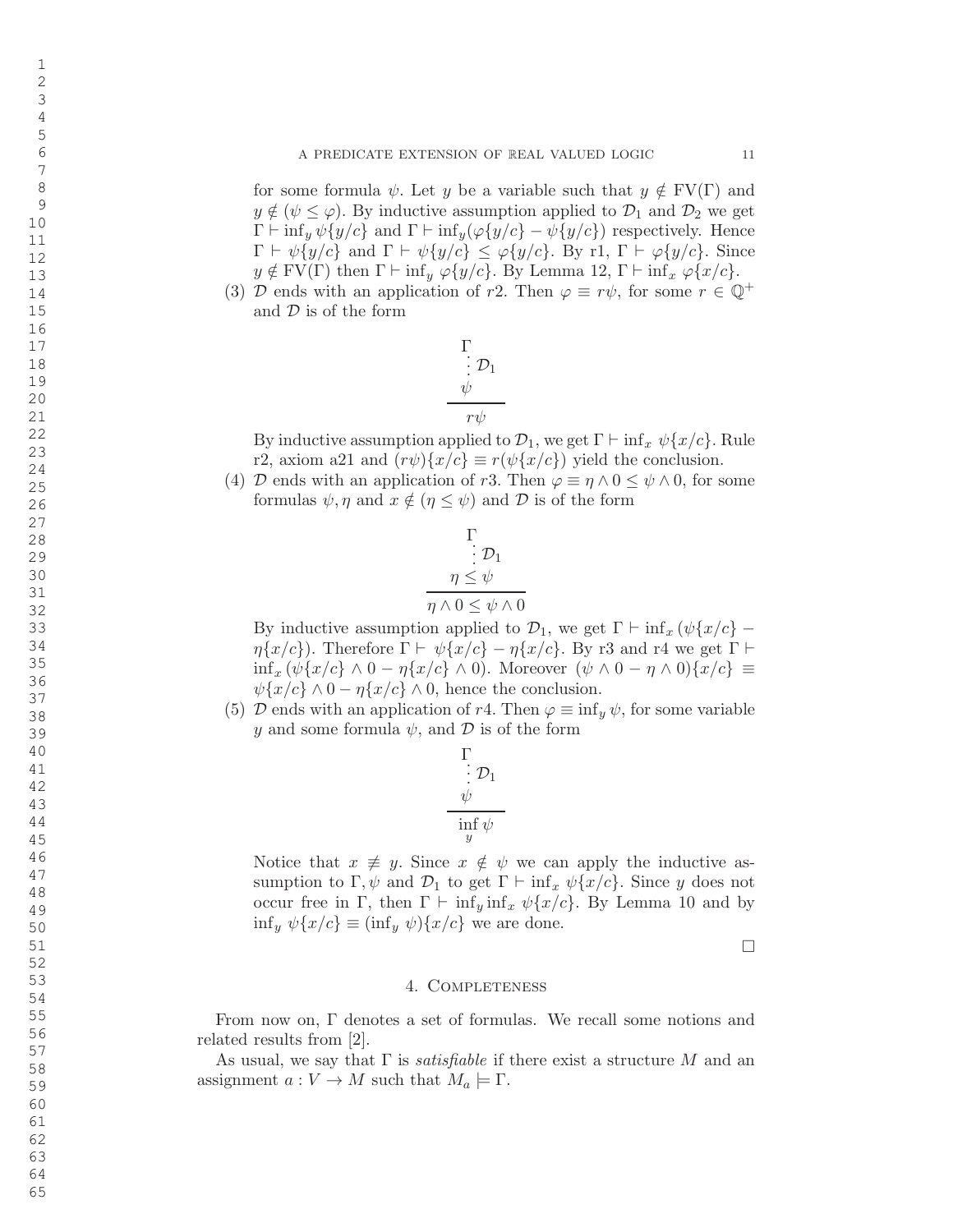We say that  $\Gamma$  is *consistent* if  $\Gamma \not\vdash \varphi$ , for some formula  $\varphi$ . By Corollary 6,  $\Gamma$  is consistent if and only if  $\Gamma \not\vdash -1$ .

We say that  $\Gamma$  is *total* if it is consistent and, for every formula  $\varphi$ ,  $\Gamma \vdash \varphi$ or  $\Gamma \vdash -\varphi$ , possibly both. Notice that the deductive closure of a total set  $\Gamma$ induces a preorder on the set of formulas.

**Proposition 16.** Every consistent set  $\Gamma$  has a maximal consistent extension. Moreover every maximal consistent extension of  $\Gamma$  is closed under provability and total.

Proof. The existence of some maximal consistent extension  $\Gamma'$  of  $\Gamma$  follows from a routine application of Zorn's Lemma. Clearly, if  $\Gamma' \vdash \varphi$  then  $\varphi \in \Gamma'$ .

If, for some formula  $\varphi$ , none of  $\varphi$ ,  $-\varphi$  is in  $\Gamma'$  then, by maximal consistency,  $Γ', φ ⊢ -1$  and  $Γ', -φ ⊢ -1$ . Hence, by Proposition 9, Γ'  $⊢ -1$ . It follows that at least one of  $\varphi, -\varphi$  is in  $\Gamma'$ . Hence  $\Gamma'$  is total.

**Remark 17.** If  $\Gamma \not\vdash \varphi$  then, by Proposition 9,  $\Gamma, -\varphi$  is consistent. In the following we shall repeatedly use this this fact, often without further mention.

We write  $\mathbb{Q}^+\varphi$  for the set  $\{r\varphi: r \in \mathbb{Q}^+\}.$ 

**Proposition 18.** If  $\Gamma$  is consistent and  $\Gamma \vdash \mathbb{Q}^+ \varphi \leq \psi$  then  $\Gamma, -\varphi$  is consistent.

Proof. Same as the proof of [2, Proposition 6.4].

A formula  $\xi$  is a *unit* for  $\Gamma$  if, for every  $\varphi$ , there is some  $r \in \mathbb{Q}^+$  such that  $\Gamma \vdash \varphi \leq r \xi$ . Notice that the logical constant 1 is a unit for every set of formulas, as a consequence of Proposition 5.

**Definition 19.** A set  $\Gamma$  of formulas is Archimedean if for every  $\varphi, \psi$  such that  $\Gamma \vdash \mathbb{Q}^+ \varphi \leq \psi$  then  $\Gamma \vdash -\varphi$ .

Clearly, for every R-structure M and every assignment  $a: V \to M$ , the set  $\{\varphi : M_a \models \varphi\}$  is Archimedean.

We let  $\Gamma^+ = {\varphi : \Gamma \vdash \varphi}$  and  $\Gamma^- = {\varphi : \Gamma \vdash -\varphi}.$ 

For sake of completeness, we provide a detailed proof of the following result from [2].

Proposition 20. The following are equivalent:

- (1)  $\Gamma$  is maximal consistent;
- (2) Γ is closed under deduction, total and Archimedean;
- (3)  $\Gamma$  is closed under deduction, total and every  $\xi \in \Gamma^+ \setminus \Gamma^-$  is a unit for T .

*Proof.* (1)  $\Rightarrow$  (2). By Proposition 16, it suffices to show that  $\Gamma$  is Archimedean. This follows at once from Proposition 18 by maximal consistency.

 $(2) \Rightarrow (3)$ . Assume  $(2)$  and, for sake of contradiction, let  $\xi \in \Gamma^+ \setminus \Gamma^-$  which is not a unit. Then there is some formula  $\varphi$  such that, for all  $r \in \mathbb{Q}^+$ ,

 $\Box$ 

 $\Box$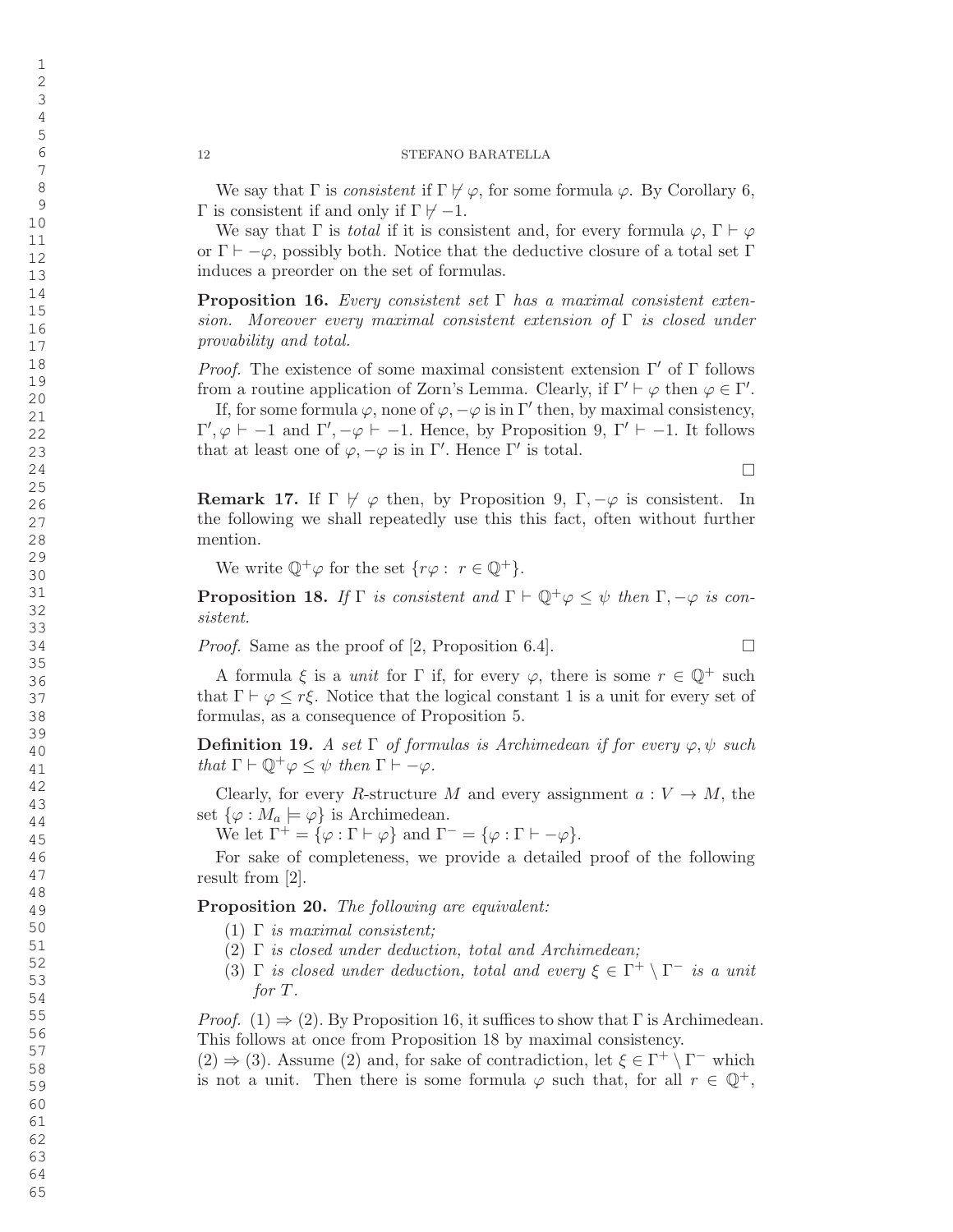$\Gamma \not\vdash \varphi \leq r\xi$ . Being total,  $\Gamma \vdash \mathbb{Q}^+\xi \leq \varphi$ . Since  $\Gamma$  is Archimedean,  $\Gamma \vdash -\xi$ : a contradiction.

 $(3) \Rightarrow (1)$ . Assume  $(3)$ . Let  $\xi \notin \Gamma$ . Totality and closure under deduction imply that  $-\xi \in \Gamma$ . Hence, by assumption,  $-\xi$  is a unit for  $\Gamma$ . Therefore for every  $\varphi$  there exists  $r \in \mathbb{Q}^+$  such that  $\Gamma \vdash r\xi \leq -\varphi$ . From  $\Gamma, \xi \vdash r\xi$  we get  $Γ, ξ ⊢ φ$  for every  $φ$ . Hence  $Γ ∪ \{\xi\}$  is inconsistent.  $\Box$ 

Our next aim is to prove that every consistent set of formulas is satisfiable. We use a Henkin style construction.

**Definition 21.** Let  $\Gamma$  be a set of L-formulas. We say that  $\Gamma$  has the Henkin property in L if, for every formula  $\varphi$  and every variable x, there exists some L-constant symbol c such that  $(\varphi[c/x] \leq \inf_x \varphi) \in \Gamma$ .

As is customary, the cardinality of a language  $L$  (denoted by  $|L|$ ) is the maximum between the cardinality of the L-extralogical symbols and  $\aleph_0$ .

**Proposition 22.** Let  $\Gamma$  be a set of L-formulas. Then there exist a language L' extending L and a set Γ' of L'-formulas extending Γ with the properties that:

- (1)  $|L| = |L'|;$
- (2)  $\Gamma'$  has the Henkin property in  $L'$ ;
- (3) if  $\Gamma$  is consistent then  $\Gamma'$  is consistent.

*Proof.* We recursively define an increasing sequence  $(L_n)_{n \in \omega}$  of languages and an increasing sequence  $(\Gamma_n)_{n\in\omega}$ , where each  $\Gamma_n$  is a set of  $L_n$ -formulas, as follows:

$$
L_0 = L
$$
  
\n
$$
L_{n+1} = L_n \cup \{c_{\varphi,x} : \varphi \text{ is an } L_n\text{-formula and } x \in V\},
$$

where each  $c_{\varphi,x}$  is a constant symbol not occurring in  $L_n$ .

$$
\begin{array}{rcl}\n\Gamma_0 & = & \Gamma \\
\Gamma_{n+1} & = & \Gamma_n \cup \{ \varphi[c_{\varphi,x}/x] \le \inf_x \varphi : \varphi \text{ is an } L_n\text{-formula and } x \in V \}.\n\end{array}
$$

Finally, we let  $L' = \bigcup_{n \in \omega} L_n$  and  $\Gamma' = \bigcup_{n \in \omega} \Gamma_n$ .

Properties (1) and (2) are clearly satisfied, so we deal with (3). It suffices to show that if  $\Gamma_n$  is consistent, then  $\Gamma_{n+1}$  is consistent, for all  $n \in \omega$ . Without loss of generality, we assume  $n = 0$ . Let m be the smallest cardinality of a set  $\Delta \subset \Gamma_1 \setminus \Gamma$  such that  $\Gamma \cup \Delta$  is inconsistent. Let  $\Delta$  of cardinality m be as above, say

$$
\Delta = \{ \varphi[c_{\varphi_i, x_i}/x_i] \le \inf_{x_i} \varphi_i : 1 \le i \le m \}
$$

Let  $\psi_i$  be  $\varphi[c_{\varphi_i,x_i}/x_i] \leq \inf_{x_i} \varphi_i$ , for  $2 \leq i \leq m$ . For notational simplicity let us write  $\varphi[c/x] \leq \inf_x \varphi$  for  $\psi_1$  and let us call it  $\psi$ .

Therefore  $\Gamma, \psi, \psi_2, \ldots, \psi_m, \vdash -1$ . By the Deduction Theorem, there exists  $r \in \mathbb{Q}^+$  such that  $\Gamma, \psi_2, \ldots, \psi_m \vdash 1 \leq r\psi^-,$  where  $\psi^-$  is  $(\varphi[c/x] - \inf_x \varphi) \vee 0$ .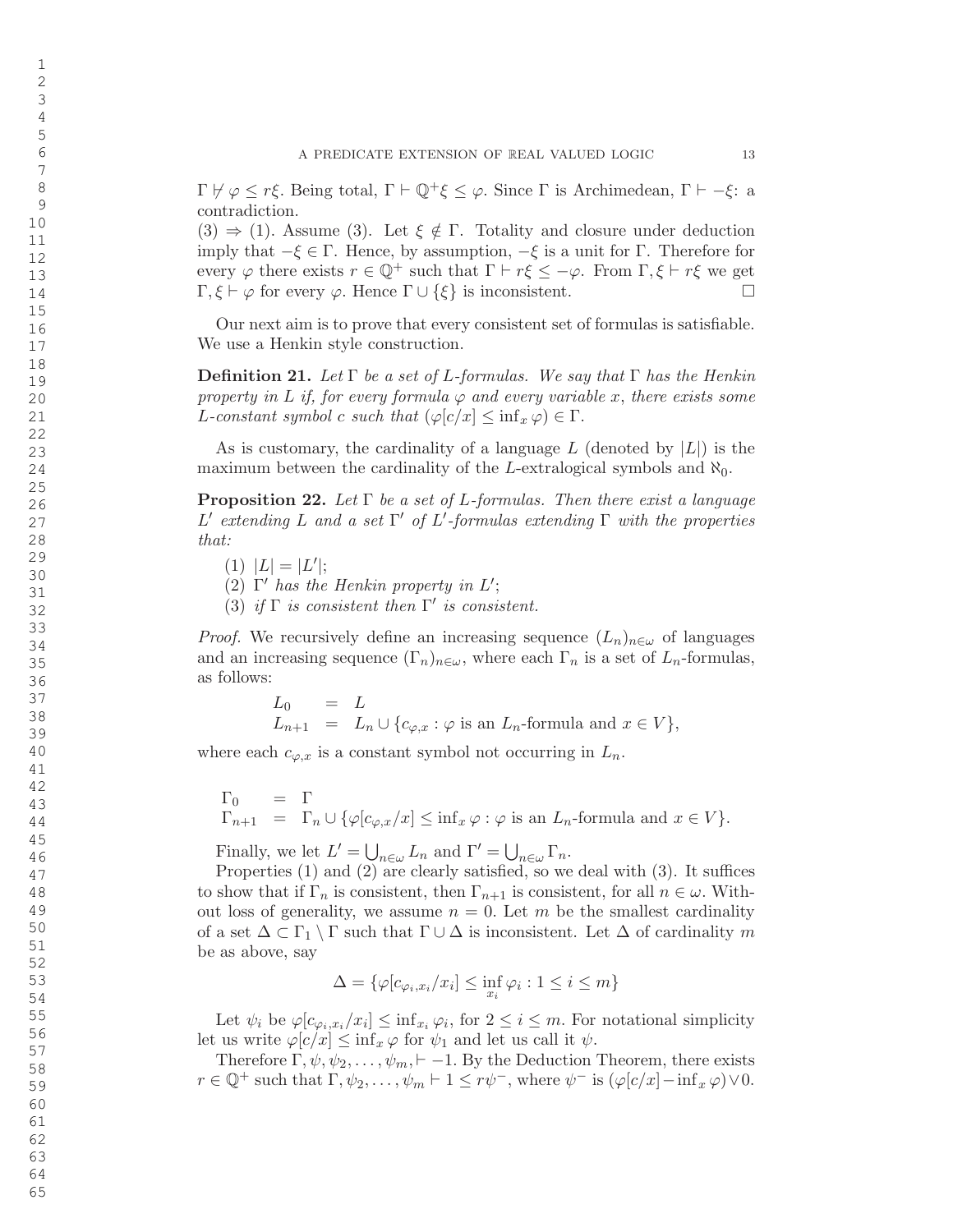By axiom a18 and [2, Proposition 3.1] we get

 $\vdash (\varphi[c/x] - \inf_{x} \varphi) \vee 0 = \varphi[c/x] - \inf_{x} \varphi.$ 

Therefore  $\Gamma, \psi_2, \ldots, \psi_m \vdash 1 \leq r(\varphi[c/x] - \inf_x \varphi)$ . Let y be a variable such that  $y \notin FV(\Gamma \cup {\psi_2, \ldots, \psi_m})$  and  $y \notin (\varphi[c/x] - \inf_x \varphi)$ . Since c does not occur in  $\Gamma, \psi_2, \ldots, \psi_m, \varphi$ , by Theorem 15 and by axioms, we get  $\Gamma, \psi_2, \ldots, \psi_m \vdash 1 \leq r(\inf_y \varphi[c/x] \{y/c\} - \inf_x \varphi)$ . Moreover  $\varphi[c/x] \{y/c\} \equiv$  $\varphi[y/x]$  (recall that  $c \notin \varphi$  and notice that y is free for x in  $\varphi$ ). By Lemma 13 and by axioms we get  $\Gamma, \psi_2, \dots, \psi_m \vdash -1$ , contradicting the minimality of  $m.$ 

**Corollary 23.** Let  $\Gamma$  be a consistent set of L-formulas. Then there exist a language  $L'$  extending  $L$ , of the same cardinality as  $L$ , and a set  $\Gamma'$  of  $L'$  $formulas$  with the property that  $\Gamma'$  is maximal consistent and has the Henkin property in  $L'$ .

Proof. Apply Proposition 22 and notice that the Henkin property is preserved by extension to a maximal consistent superset.  $\Box$ 

The next result is crucial to get completeness results.

**Theorem 24.** Let  $\Gamma$  be maximal consistent and with the Henkin property in L. Then there exist an  $\mathbb{R}$ -structure M and an assignment  $a: V \to M$  such that  $M_a \models \Gamma$ . Furthermore M can be chosen such that  $|M| \leq |L|$ .

Proof. We proceed as in the proof of [2, Theorem 6.7]. Notice that, by Proposition 20, Γ is total and Archimedean.

If  $\varphi$  is a formula we let

 $\Gamma_{\varphi} = \{r \in \mathbb{Q} : \Gamma \vdash \varphi \le r\} \text{ and } \Gamma^{\varphi} = \{r \in \mathbb{Q} : \Gamma \vdash r \le \varphi\}.$ 

Totality and the Archimedean property of Γ imply that, for every formula  $\varphi,$ 

(1)  $\emptyset \neq \Gamma^{\varphi} \leq \Gamma_{\varphi} \neq \emptyset;$ 

(2)  $\Gamma_{\varphi}$  is bounded from below and  $\Gamma^{\varphi}$  is bounded from above;

(3) inf  $\Gamma_{\varphi} = \sup \Gamma^{\varphi}$ .

Let M be the set of L-terms and let  $a: V \to M$  be the inclusion map. For every function symbol f we define  $f^M: M^{n_f} \to M$  as follows:  $f^M(t_1,\ldots,t_{n_f}) = f(t_1,\ldots,t_{n_f})$  and, for every constant symbol c, we let  $c^M = c$ . An easy induction on terms shows that, for every term t,  $t^{M_a} = t$ .

For every atomic formula  $\varphi$ , we let

(4) 
$$
\varphi^M = \inf \Gamma_{\varphi} = \sup \Gamma^{\varphi}
$$

So doing, we actually define the interpretation  $P^M$ , for each predicate symbol P. Moreover  $\inf \Gamma_0 = 0$  and  $\inf \Gamma_1 = 1$ , in accordance with the semantics of the logical constants 0 , 1 respectively.

We prove by induction that (4) extends to all formulas. The propositional cases are as in [2, Theorem 6.7].

 $\Box$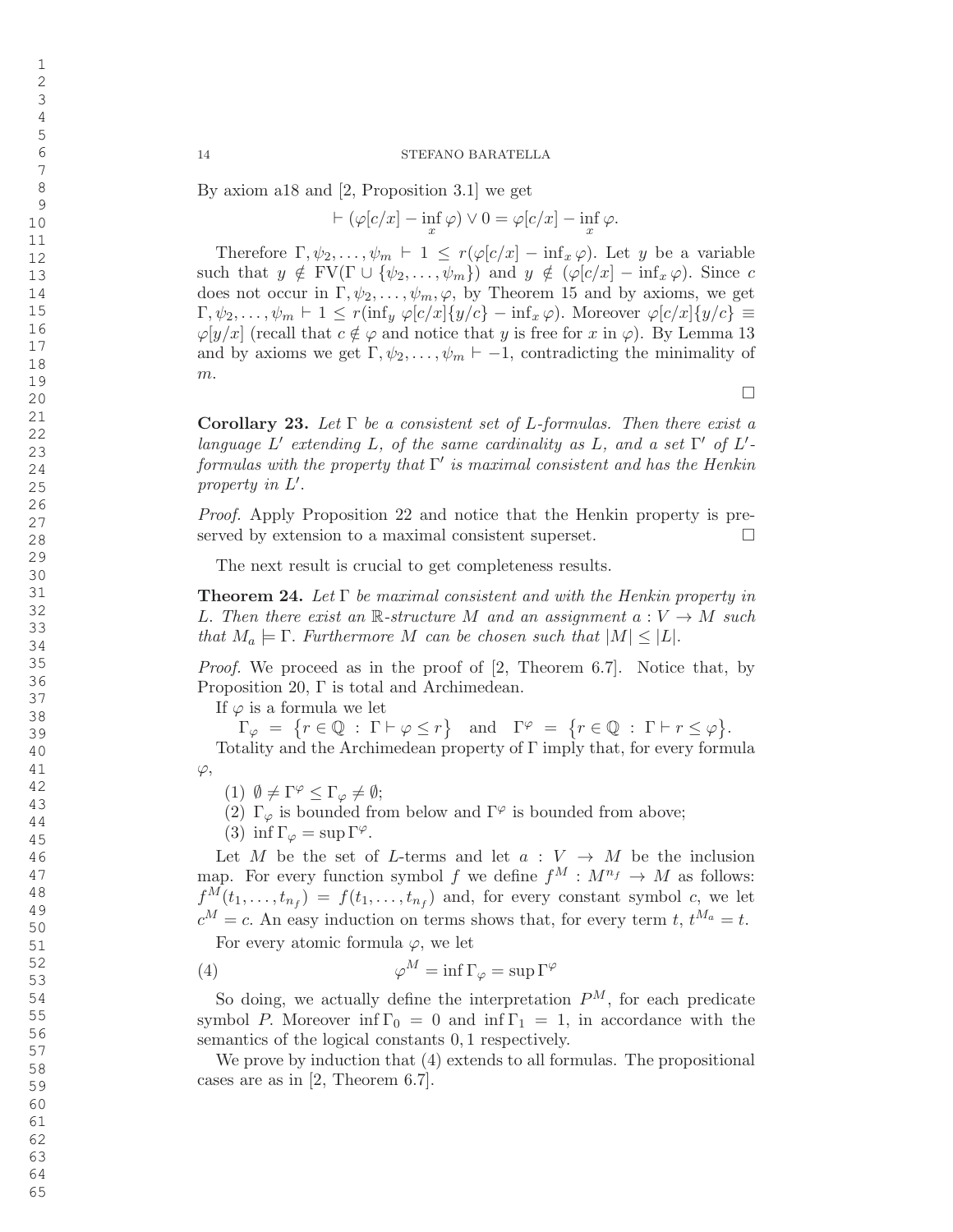We are left with the case when  $\varphi$  is of the form  $\inf_x \psi$ .

For each term t, let  $\psi_t$  be an alphabetic variant of  $\psi$  such that t is free for x in  $\psi_t$ . By Remark 14, Remark 2 and by the Soundness Theorem, we get  $\psi^{M_{a(x/t)}} = \psi_t^{M_{a(x/t)}} = (\psi_t[t/x])^{M_a}$ , for all  $t \in M$ . Therefore

$$
(\inf_x \psi)^{M_a} = \inf \{ \psi^{M_{a(x/t)}} : t \in M \}
$$
  
\n
$$
= \inf \{ (\psi_t[t/x])^{M_a} : t \in M \}
$$
  
\n
$$
= \inf \{ \inf \{ r \in \mathbb{Q} : \Gamma \vdash \psi_t[t/x] \le r \} : t \in M \}
$$
  
\n
$$
= \inf (\bigcup_{t \in M} \{ r \in \mathbb{Q} : \Gamma \vdash \psi_t[t/x] \le r \})
$$
  
\n
$$
\ge \inf \{ r \in \mathbb{Q} : \Gamma \vdash \inf_x \psi \le r \}
$$

where the third equality from top follows from the inductive assumption and the inequality follows from a18 and from  $\vdash \inf_x \psi = \inf_x \psi_t$  (recall that  $\vdash \psi = \psi_t$  and Remark 11), for all  $t \in M$ .

Next we prove the reverse inequality. By the Henkin property there exists some constant symbol c such that  $(\psi[c/x] \leq \inf_x \psi) \in \Gamma$ . It follows by a18 that  $\Gamma \vdash \psi[c/x] = \inf_x \psi$ . Therefore, by inductive assumption,

$$
\psi[c/x]^{M_a} = \inf\{r \in \mathbb{Q} : \Gamma \vdash \inf_x \psi \le r\}.
$$

Since  $(\inf_x \psi)^{M_a} \leq \psi^{M_{a(x/c)}} = \psi[c/x]^{M_a}$ , we are done.

Finally, it is easy to check that  $M_a \models \Gamma$ .

In the literature, the equivalence of consistency and satisfiability is often referred to as *weak completeness*.

Corollary 25. (Weak Completeness Theorem) The following are equivalent for a set  $\Gamma$  of L-formulas:

- $(1)$  Γ is consistent;
- (2) there exist an R-structure M with the property that  $|M| \leq |L|$  and an assignment  $a: V \to M$  such that  $M_a \models \Gamma$ .

A straightforward consequence of Corollary 25 is an approximated strong completeness theorem, in the vein of that proved in [6] for continuous logic.

Theorem 26. (Approximated Strong Completeness Theorem) The following are equivalent for every set  $\Gamma \cup \{\varphi\}$  of formulas:

1.  $\Gamma \vdash r \leq \varphi$  for all  $0 > r \in \mathbb{Q}$ ; 2.  $\Gamma \models \varphi$ .

*Proof.* (1)  $\Rightarrow$  (2) follows from soundness and from the Archimedean property. As for  $(2) \Rightarrow (1)$ , assume that  $\Gamma \not\vdash r \leq \varphi$ , for some negative rational r. Hence  $\Gamma \cup \{\varphi \leq r\}$  is consistent. Let  $M \models \Gamma \cup \{\varphi \leq r\}$ . Then  $\Gamma \not\models \varphi$ . !

Of course, another straightforward consequence of the Weak Completeness Theorem is the following:

Corollary 27. (Compactness Theorem) A set of formulas is satisfiable if and only if it is finitely satisfiable.

 $\Box$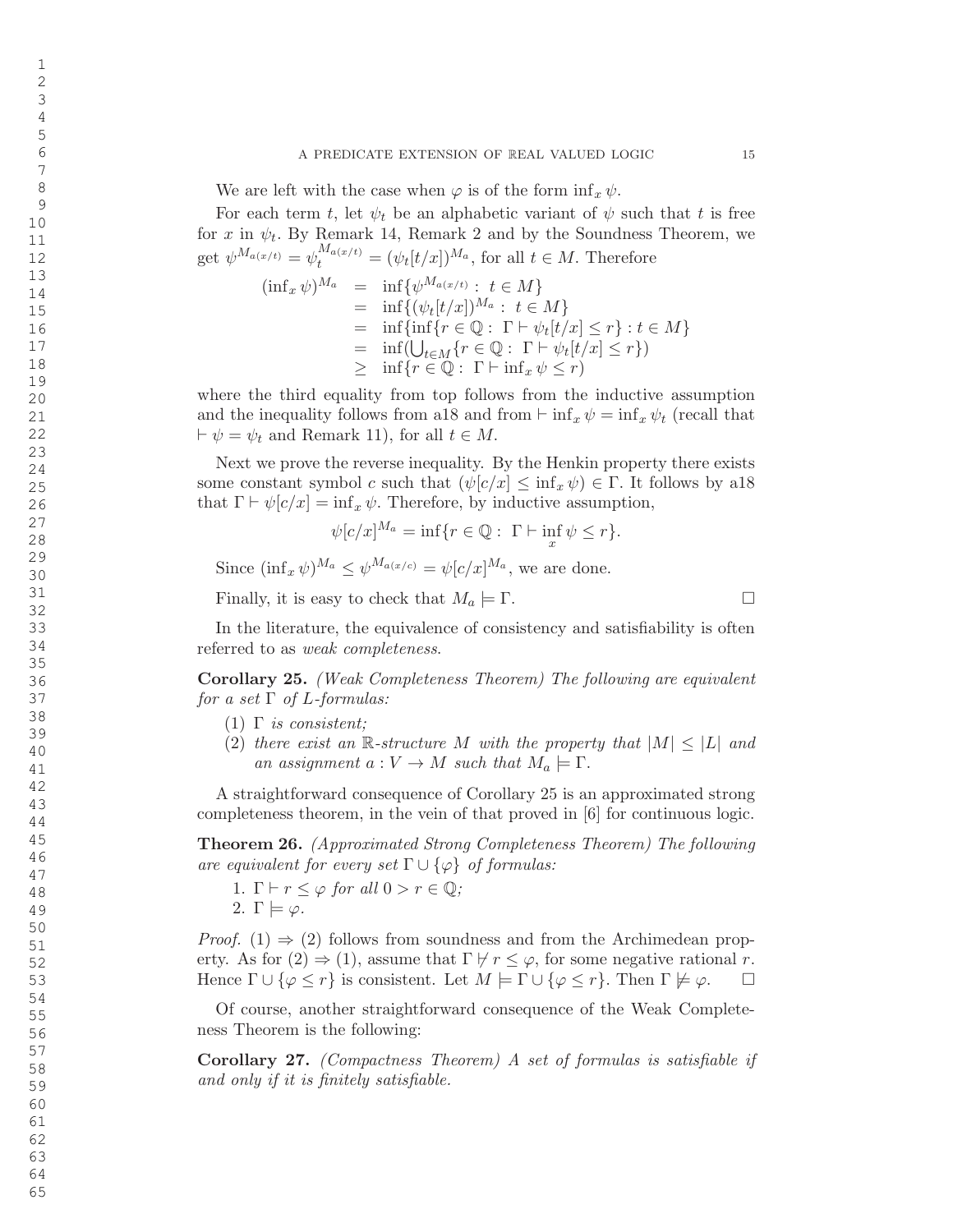As in [2], Archimedean set of formulas are those for which a strong completeness theorem holds.

Theorem 28. (Completeness Theorem for Archimedean sets.) For each Γ the following are equivalent:

- (1) Γ is Archimedean;
- (2) for every formula  $\varphi$ , if  $\Gamma \models \varphi$  then  $\Gamma \vdash \varphi$ .

*Proof.* (1)  $\Rightarrow$  (2). Suppose  $\Gamma$  is Archimedean. Let  $\varphi$  be such that  $\Gamma \not\vdash -\varphi$ . Let  $0 < r \in \mathbb{Q}^+$  be such that  $\Gamma \not\vdash r\varphi \leq 1$ . Then  $\Gamma \cup \{1 \leq r\varphi\}$  is consistent (see Remark 17). By Corollary 25, let M and  $a: V \to M$  be such that  $M_a \models \Gamma \cup \{1 \leq r\varphi\}$ . It follows that  $\Gamma \not\models -\varphi$ .

 $(2) \Rightarrow (1)$ . Suppose that  $\Gamma \not\vdash -\varphi$ , for some formula  $\varphi$  and let  $\psi$  be any formula. By  $(2)$  there exist a structure M and an assignment a such that  $M_a \models \Gamma$  and  $\varphi^{M_a} > 0$ . By soundness, we get immediately  $\Gamma \not\vdash \mathbb{Q}^+ \varphi \leq \psi$ .  $\Box$ 

The content of Theorem 28 is that, for Archimedean sets of formulas, R-logic is strongly complete with respect to the class of structures.

## 5. The space of types

In this section we define the set of types and we endow it with a compact Hausdorff topology. Such topology has similarities with the *logic topology* defined in [5, §8] and shares many of the properties of the latter. Moreover, when the language is countable, it is metrizable. Hence a metric can be defined directly from R-logic. At this point, it is worth recalling the framework of compact abstract theories introduced in [3] and the result by the same author that every countable Hausdor ff compact abstract theory admits a metric [4]. A consequence of the latter is that, under reasonable assumptions, a classical structure admits a metric which is type-definable. In the following, we get an analogous result with respect to R-logic. Ours is not a by-product of a general theory, but is a specific result to R-logic, in the vein of those in [5, §8] for continuous logic. Similarities with the results in [5, §8] will be pointed out in the following.

We begin with a definition that is inspired by  $[11]$ . Some language L is fixed throughout.

**Definition 29.** Let  $\Gamma$  be a consistent set of L-formulas and let  $\varphi$  be an L-formula.

(1) The degree of truth of  $\varphi$  with respect to  $\Gamma$  (notation:  $\varphi_{\Gamma}^{T}$ ) is defined as follows:

 $\varphi_{\Gamma}^T = \inf \{ \varphi^{M_a} : M \text{ is some structure, } a : V \to M \text{ and } M_a \models \Gamma \}.$ 

(2) The degree of provability of  $\varphi$  with respect to  $\Gamma$  (notation:  $\varphi_{\Gamma}^{P}$ ) is defined as follows:

 $\varphi_{\Gamma}^{P} = \sup \{ r \in \mathbb{Q} : \Gamma \vdash r \leq \varphi \}.$ 

When  $\Gamma$  is the empty set we omit the subscript.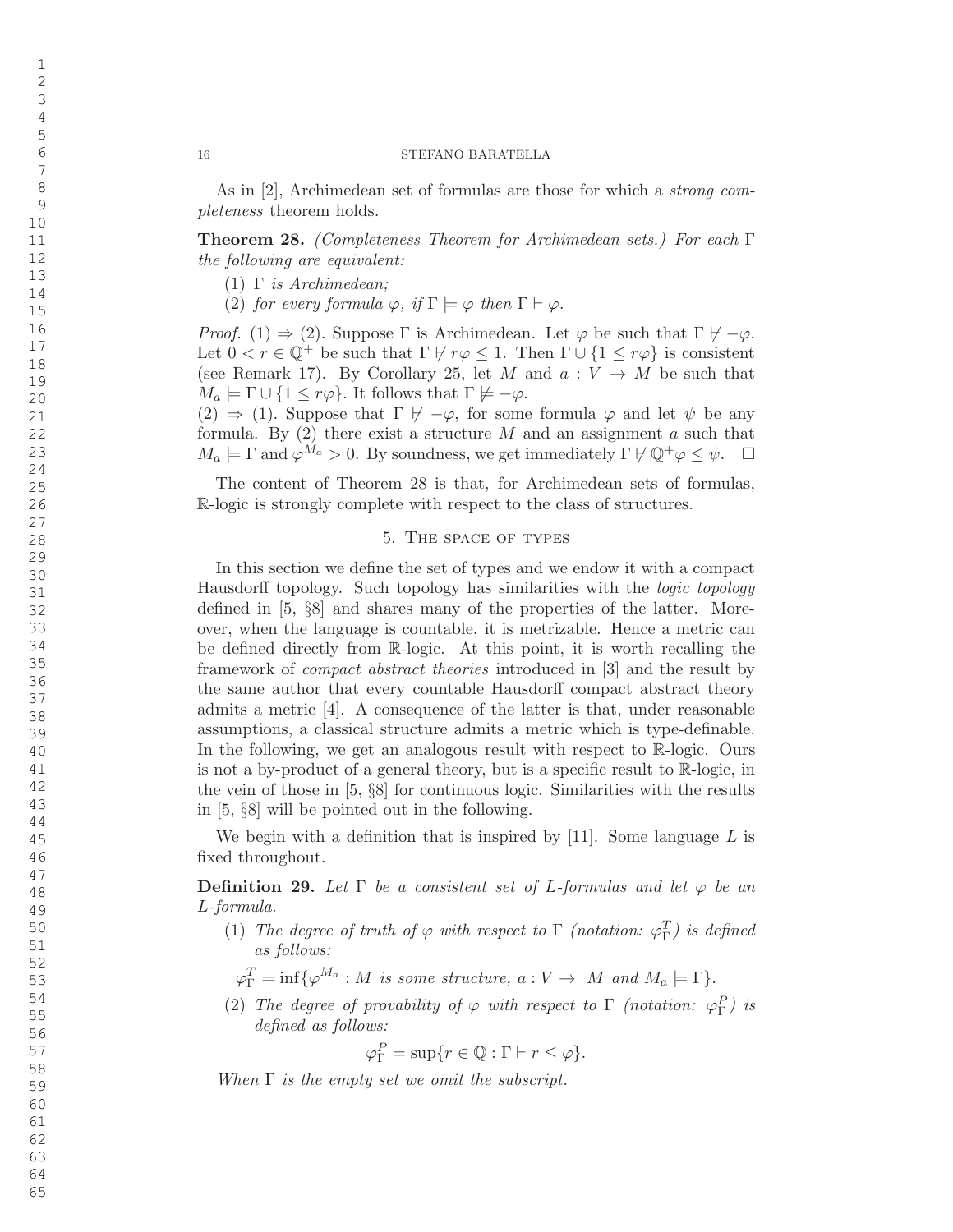Regarding the previous definition, note that the consistency of Γ , Proposition 5 and the Soundness Theorem imply that the set

 $\{\varphi^{M_a}: M \text{ is a structure, } a: V \to M \text{ and } M_a \models \Gamma\}$ 

is nonempty and bounded from below, hence  $\varphi_{\Gamma}^{T}$  exists and is finite. Similarly, the set  $\{r \in \mathbb{Q} : \Gamma \vdash r \leq \varphi\}$  is nonempty and bounded from above.

The following instance of a so-called Pavelka-style completeness theorem (see [11]) is actually a corollary of the Weak Completeness Theorem.

Corollary 30. Let  $\Gamma$  be a consistent set of L-formulas and  $\varphi$  be an Lformula. Then  $\varphi_{\Gamma}^T = \varphi_{\Gamma}^P$ .

*Proof.* In order to prove  $\varphi_{\Gamma}^T \leq \varphi_{\Gamma}^P$  it suffices to show that, for all  $r \in \mathbb{Q}$ , if  $r > \varphi_{\Gamma}^P$  then  $r \geq \varphi_{\Gamma}^T$ . Let  $r \in \mathbb{Q}$  be such that  $r > \varphi_{\Gamma}^P$ . Then  $\Gamma \not\vdash r \leq \varphi$ . By Remark 17,  $\Gamma, \varphi \leq r$  is consistent. By the Weak Completeness Theorem, there exist a structure M and an assignment  $a: V \to M$  such that  $r \geq \varphi^{M_a}$ . Therefore  $r \geq \varphi_{\Gamma}^T$ .

The inequality  $\varphi_{\Gamma}^P \leq \varphi_{\Gamma}^T$  follows from the Soundness Theorem: let  $r \in \mathbb{Q}$ be such that  $\Gamma \vdash r \leq \varphi$ . From  $\Gamma \models r \leq \varphi$  we get at once  $r \leq \varphi_{\Gamma}^T$ .

$$
\Box
$$

Let  $L_n$  be the set of L-formulas whose free variables are among  $x_1, \ldots, x_n$ . In the current setting we can formulate the notion of *logical distance* introduced in [5]: if  $\varphi, \psi \in L_n$  we let

$$
d(\varphi, \psi) = \sup\{|\varphi - \psi|^{M_a} : M \text{ is some structure and } a : V \to M\}.
$$

The logical distance is a pseudo metric. It is related to the notion of logical equivalence as follows: first of all let us say that  $\varphi, \psi$  are *logically* equivalent if, for all M and a as above,  $\varphi^{M_a} = \psi^{M_a}$ . Then  $\varphi, \psi$  are logically equivalent if and only if  $d(\varphi, \psi) = 0$ .

Clearly, the logical distance can be defined in terms of the degree of truth as follows:

$$
d(\varphi, \psi) = -(-|\varphi - \psi|)^T
$$

and, from Corollary 30, we get

 $d(\varphi, \psi) = \inf \{ r \in \mathbb{Q} : \vdash |\varphi - \psi| \leq r \}.$ 

Finally we define the notion of  $n$ -type and a topology on the set of types.

For simplicity we deal with parameter-free types only. In a slightly different form, the following arguments carry through even in presence of parameters.

From now on Γ will denote some maximal consistent set of L-sentences (equivalently:  $\Gamma$  is the set of *L*-sentences which are true in some *L*-structure).

Let  $n \in \mathbb{N}$ . An *n*-type is a set p of  $L_n$ -formulas for which there exist a structure M and an assignment  $a: V \to M$  such that  $M \models \Gamma$  and  $p = \{\varphi : M_a \models \varphi\}.$  We denote the set of *n*-types by  $S_n(\Gamma)$ .

For notational simplicity, we fix  $\Gamma$  as above and we write  $S_n$  for  $S_n(\Gamma)$ .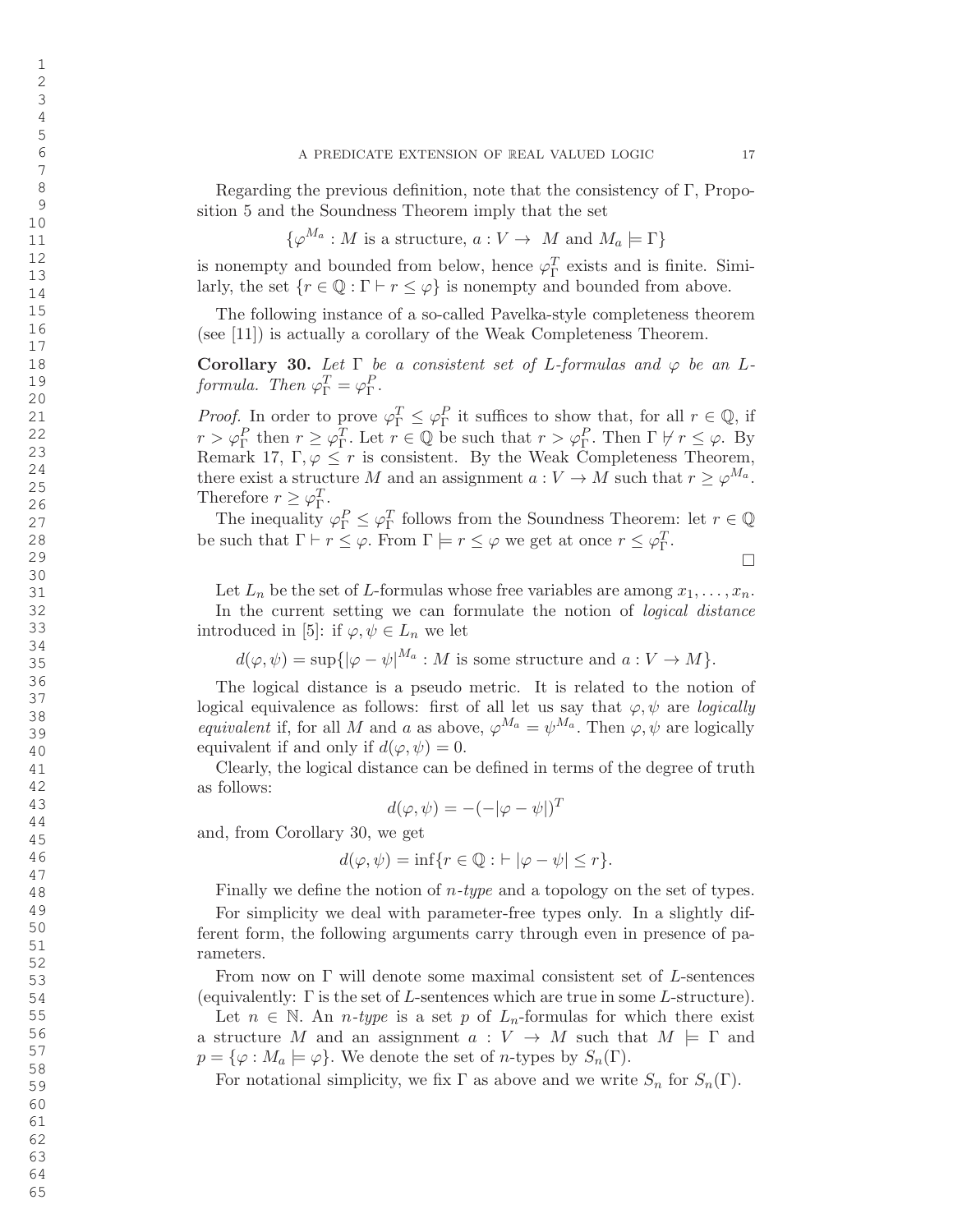We endow the reals with the standard topology. To each  $L_n$ -formula  $\varphi$ we associate the mapping

$$
\begin{array}{rcl} \bar{\varphi} :& S_n & \rightarrow & \mathbb{R} \\ & p & \mapsto & \varphi_p^P \end{array}
$$

,

where  $\varphi_p^P$  is the previously defined degree of provability of  $\varphi$  with respect to the type p.

**Remark 31.** Let  $p \in S_n$ . By definition of type,  $\varphi_p^P = \varphi^{M_a}$  for some (any) R-structure M and some (any) assignment  $a: V \to M$  such that  $M \models \Gamma$ and  $p = \{\psi \in L_n : M_a \models \psi\}.$  Notice also that, if we had the reals as unary connectives, for each  $p \in S_n$  there would be a unique  $r \in \mathbb{R}$  such that  $(\varphi = r) \in p$  and we could simply define  $\bar{\varphi}(p) = r$ .

Let  $\tau_n$  be the initial topology on  $S_n$  with respect to the family of mappings

 $F_n = \{\overline{\varphi} : \varphi \text{ is an } L_n\text{-formula}\}.$ 

Since  $F_n$  separates points,  $\tau_n$  is Hausdorff. It is easy to see that the basic open sets in the topology  $\tau_n$  are of the form

$$
[\varphi] := \{ p \in S_n : (r \le \varphi) \in p \text{ for some } 0 < r \in \mathbb{Q} \},
$$

for some  $L_n$ -formula  $\varphi$ . Notice the similarities with the *logic topology* defined in [5].

Let  $\varphi \in L_n$ . We claim that

(5) 
$$
S_n \setminus [\varphi] = \{ p \in S_n : -\varphi \in p \}.
$$

The left-to-right inclusion follows by noticing that

$$
S_n \setminus [\varphi] = \{ p \in S_n : \text{for all } 0 < r \in \mathbb{Q} \ (r \leq \varphi) \notin p \} \\
\subseteq \{ p \in S_n : \text{for all } 0 < r \in \mathbb{Q} \ (\varphi \leq r) \in p \} \\
\subseteq \{ p \in S_n : -\varphi \in p \},
$$

by definition of type.

As for the converse inclusion, let p be such that  $-\varphi \in p$ . Therefore  $(\varphi \leq$  $r \in [r]$  for all  $0 < r \in \mathbb{Q}$ . If it were that for some  $0 < s \in \mathbb{Q}$ ,  $(2s \leq \varphi) \in p$ , then from  $(\varphi \leq s) \in p$  we would get  $-s \in p$ : a contradiction. Hence  $p\in S_n\setminus[\varphi].$ 

We characterize the  $\tau_n$ -closed sets as follows:

**Proposition 32.** Let  $C \subseteq S_n$ . The following are equivalent:

- (1) C is closed in the topology  $\tau_n$ ;
- (2) there exists some set  $\Delta$  of  $L_n$ -formulas such that

$$
C = \{ p \in S_n : \Delta \subseteq p \}.
$$

*Proof.* (1)  $\Rightarrow$  (2). Let C be closed and let  $\Psi \subseteq L_n$  be such that  $C =$  $\bigcap_{\psi \in \Psi} (S_n \setminus [\psi])$ . By (5)

$$
C = \bigcap_{\psi \in \Psi} \{ p \in S_n : -\psi \in p \} = \{ p \in S_n : \{ -\psi : \psi \in \Psi \} \subseteq p \}.
$$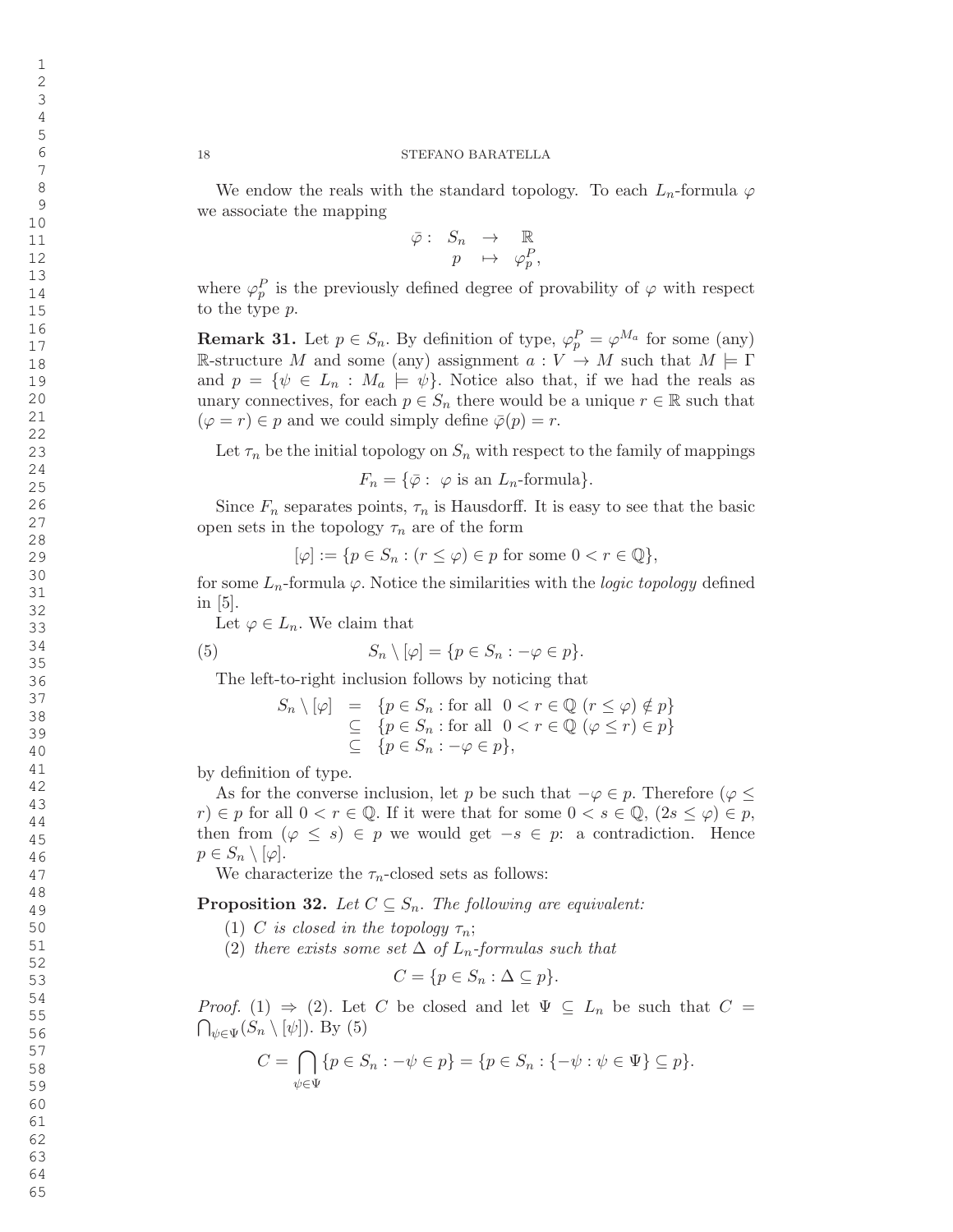$(2) \Rightarrow (1)$ . Let C be as in (2). Again by (5), we get that for all  $\delta \in \Delta$  and all  $p \in S_n$ ,  $\delta \in p$  if and only if  $p \in S_n \setminus [-\delta]$ . Therefore, for all  $p \in S_n$ ,  $\Delta \subseteq p$ if and only if  $p \in \bigcap_{\delta \in \Delta} (S_n \setminus [-\delta])$ . Hence C is closed.  $\Box$ 

**Theorem 33.** The space  $(S_n, \tau_n)$  is compact.

*Proof.* Let  $\mathcal F$  be a family of closed subsets of  $S_n$  with the finite intersection property. For each  $C \in \mathcal{F}$  let  $\Delta_C$  be a set of  $L_n$ -formulas as in (2) of Proposition 32. By the fip the set  $\Gamma \cup \bigcup_{C \in \mathcal{F}} \Delta_C$  is finitely satisfiable, hence it is satisfiable by the Compactness Theorem. Let  $p \in S_n$  be such that  $\bigcup_{C \in \mathcal{F}} \Delta_C \subseteq p$ . Then  $p \in \bigcap \mathcal{F}$ .  $\Box$ 

We consider the space  $C(S_n, \mathbb{R})$  of continuous functions from  $S_n$  to  $\mathbb{R}$ endowed with the topology of uniform convergence, i.e. the topology associated to the norm  $||f|| = \sup\{|f(p)| : p \in S_n\}.$ 

By definition of  $\tau_n$ ,  $F_n \subseteq C(S_n, \mathbb{R})$ . The following is an analogue of [5, Proposition 8.10]. We prove it in detail for sake of completeness.

**Proposition 34.** The set  $F_n$  is dense in  $C(S_n, \mathbb{R})$ .

Proof. We prove that:

- (1) The set  $F_n$  separates points. Let  $p \neq q$  be *n*-types and, without loss of generality, let  $\varphi \in p \setminus q$ . Let  $M_a, N_b \models \Gamma$  be such that  $p = \{ \psi \in \Gamma \mid \exists \varphi \in \Gamma \}$  $L_n: M_a \models \psi$  and  $q = \{ \psi \in L_n : N_b \models \psi \}$  respectively. Then  $0 \leq \varphi^{M_a}; \varphi^{N_b} < 0$  and, by Remark 31,  $\bar{\varphi}(p) \neq \bar{\varphi}(q)$ .
- (2) The constant function 1 belongs to  $F_n$ . Actually,  $\bar{1}(p) = 1$  for all  $p \in S_n$ .
- (3) For all  $\bar{\varphi} \in F_n$  and all  $t \in \mathbb{R}$  the function  $t\bar{\varphi}$  belongs to the closure of  $F_n$ . To prove this, let  $(r_k)_{k\in\mathbb{N}}$  be a sequence of rationals converging to t. The equality  $\overline{r_k \varphi} = r_k \overline{\varphi}$  holds for all  $k \in \mathbb{N}$  and  $(r_k \overline{\varphi}_k)_{k \in \mathbb{N}}$ converges uniformly to  $s\bar{\varphi}$ .
- (4) For all  $\bar{\varphi}, \bar{\eta} \in F_n$ , the function  $\bar{\varphi} + \bar{\eta}$  belongs to  $F_n$ . We claim that  $\bar{\varphi} + \bar{\eta} = \overline{\varphi + \eta}$ . This follows from Remark 31 and from  $(\varphi + \eta)^{M_a} =$  $\varphi^{M_a} + \eta^{M_a}.$
- (5) For all  $\bar{\varphi}, \bar{\eta} \in F_n$ , the function  $\max(\bar{\varphi}, \bar{\eta})$  belongs to  $F_n$ . We claim that  $\max(\bar{\varphi}, \bar{\eta}) = (\varphi - \eta) \vee 0 + \eta$ . This follows from Remark 31 and from  $\max(\varphi^{M_a}, \eta^{M_a}) = ((\varphi - \eta) \vee 0 + \eta)^{M_a}.$

By applying a suitable version of the Stone-Weierstrass Theorem (see [7, Theorem 7.29]) we finally get that  $F_n$  is dense in  $C(S_n, \mathbb{R})$ .

 $\Box$ 

Next we notice that the space  $(S_n, \tau_n)$  is regular and T1. Therefore, under the assumption that the language L is countable,  $(S_n, \tau_n)$  is metrizable, by the Urysohn's Metrization Theorem (see [8]).

Actually, even when the language is uncountable, it is possible to define a nontrivial extended metric  $\delta: S_n \times S_n \to [0, +\infty]$  as follows:

$$
\delta(p,q) = \sup\{|\bar{\varphi}(p) - \bar{\varphi}(q)| : \ \varphi \in L_n\}.
$$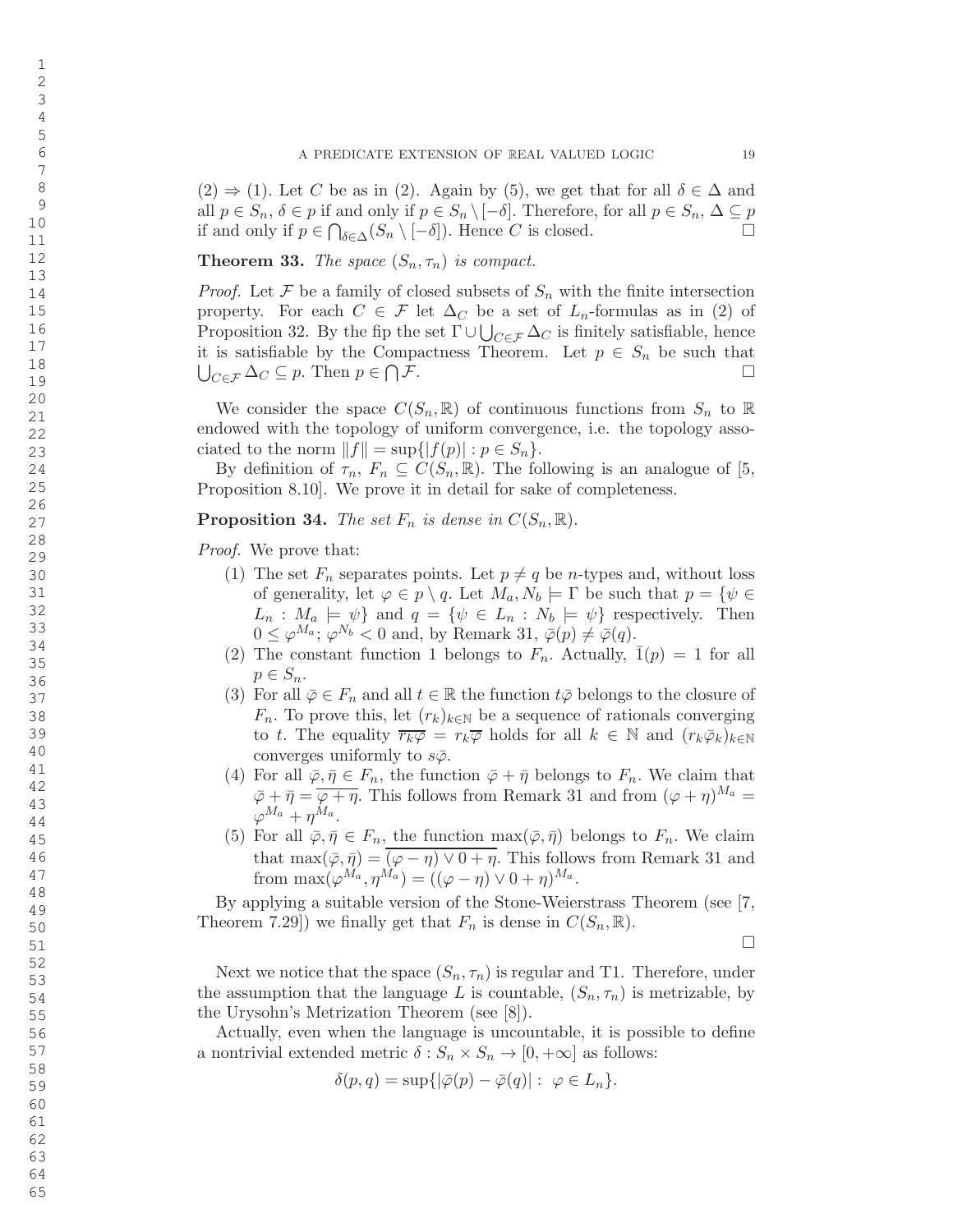The properties of a metric can be easily verified as well as the fact that, for every  $\varphi \in L_n$ , the function  $\overline{\varphi}$  is uniformly continuous with the respect to the metric  $\delta$ . Furthermore, the topology induced by  $\delta$  is finer than the topology  $\tau_n$  previously defined: let  $[\varphi] \in \tau_n$  and, for each  $p \in [\varphi]$ , let  $r_p$  be a positive rational such that  $(r_p \leq \varphi) \in p$  and  $r_p < \bar{\varphi}(p)$ . It is straightforward to check that the open  $\delta$ -ball  $B(p, r_p/2)$  is contained in  $[\varphi]$ . Therefore

$$
[\varphi] = \bigcup_{p \in \varphi} B(p, r_p/2).
$$

**Proposition 35.** The space  $(S_n, \delta)$  is complete.

*Proof.* Let  $(p_k)_{k \in \mathbb{N}}$  be a Cauchy sequence in  $S_n$ . Then, for each formula  $\varphi \in L_n$ , the sequence  $(\bar{\varphi}(p_k))_{k \in \mathbb{N}}$  is Cauchy. Let  $r_\varphi$  be its limit and let  $(s_i^\varphi)$  $\binom{\varphi}{l}$ <sub>l $\in \mathbb{N}$ ,  $(t_l^{\varphi})$ </sub>  $\ell^{\varphi}_{l}$  be rational sequences converging to  $r_{\varphi}$  from below and from above respectively. Let

$$
\Delta = \Gamma \cup \{ s_k^\varphi \leq \varphi,\, \varphi \leq t_k^\varphi:\,\, \varphi \in L_n \,\, \text{and} \,\, k \in \mathbb{N}\}.
$$

For every finite subset  $\Sigma$  of  $\Delta$  there exists a sufficiently large k such that  $\Sigma \subseteq p_k$ . Therefore  $\Delta$  is finitely satisfiable, hence satisfiable. Let p be a type such that  $\Delta \subseteq p$ . Then  $(p_k)_{k \in \mathbb{N}}$  converges to p.  $\Box$ 

It is straightforward to check that, for each  $\varphi \in L_n$ , the function  $\bar{\varphi}$  is uniformly continuous with respect to the metric  $\delta$ .

Eventually we notice that, if a structure  $M$  is equipped with a distance  $d_M$  (which might not be one of the relations in M: this is certainly the case when  $d_M$  is unbounded) and the interpretations in M of predicate and function symbols are continuous (uniformly continuous) functions, then it follows easily that, for all  $n \in \mathbb{N}$ , the interpretation  $\varphi^M : M^n \to \mathbb{R}$  of each formula  $\varphi \in L_n$  is a continuous (uniformly continuous) function. This suggests further investigations in the line of continuous logic.

## **REFERENCES**

- [1] C.D. Aliprantis and O. Burkinshaw, Positive operators, Springer, Berlin, 2006.
- [2] S. Baratella and D. Zambella, *The Real truth*, Mathematical Logic Quarterly,  $61-1/2$ , 2015, 32–44.
- [3] I. Ben Yaacov, *Positive model theory and compact abstract theories*, J. Math. Log. 3-1, 2003, 85–118.
- [4] I. Ben Yaacov, Uncountable dense categoricity in cats, J. Symbolic Logic 70-3, 2005, 829–860.
- [5] I. Ben Yaacov et al., Model theory for metric structures, in Model theory with applications to algebra and analysis Vol. 2, London Math. Soc. Lecture Note Ser. Vol. 350, Cambridge Univ. Press, Cambridge, 2008, 315–427.
- [6] I. Ben Yaacov and A.P. Pedersen, A proof of completeness for continuous first-order logic. J. Symbolic Logic 75-1, 2010, 168–190.
- [7] E. Hewitt and K. Stromberg, Real and abstract analysis, 3rd ed., Springer-Verlag, 1975.
- [8] J.L. Kelley, General topology, Springer-Verlag, 1985.
- [9] W.A.J. Luxemburg and A.C. Zaanen, Riesz Spaces I, North-Holland, Amsterdam, 1971.